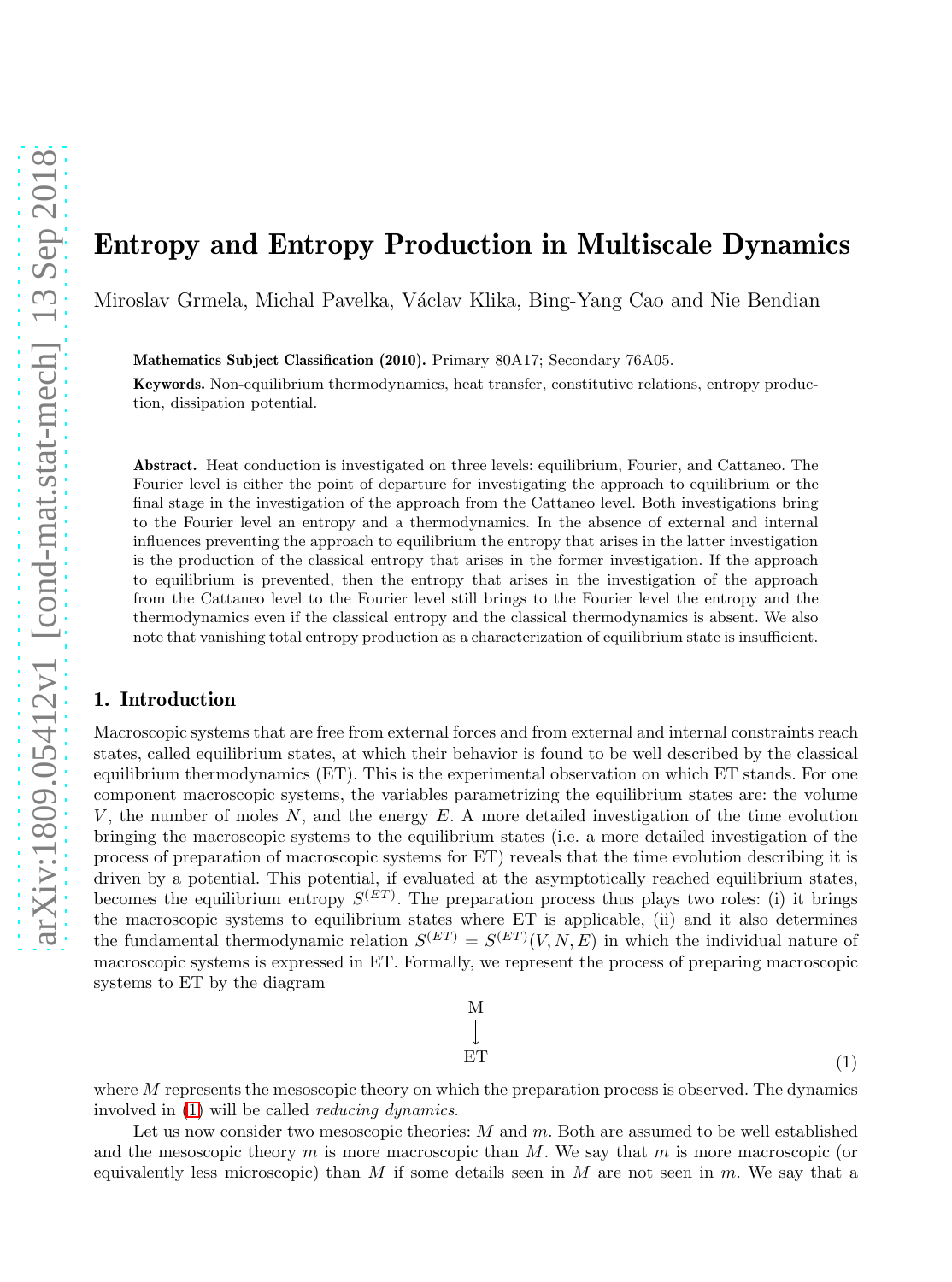mesoscopic theory is well established if its consequences agree with experimental observations from which the theory sprang out. For example, we can think of  $M$  as being the kinetic theory and  $m$  as fluid mechanics. Note that the experimental observations on which  $M$  is based are different from those on which m is based. Since both M and m are well established, it must be possible to prepare the macroscopic systems for the mesoscopic theory  $m$ . The preparation process (the reducing dynamics)

<span id="page-1-0"></span> $\prod_{i=1}^{n}$ 

 $m$  (2) has to be seen in M. If the reducing dynamics  $(2)$  is driven by a potential (similarly as the reducing dynamics [\(1\)](#page-0-0) is) then we can suggest to interpret the potential as an  $(M \to m)$ -entropy. If evaluated at the asymptotically reached state it becomes a fundamental thermodynamic relation in  $m$  determined by  $(2)$ .

Next, we consider three well established theories  $M, m$  and  $ET$  and investigate relations depicted in the diagram

In the illustration that is worked out below we consider  $ET$  to be the equilibrium,  $M$  the Cattaneo, and m the Fourier theories of heat conduction.

# 2. Equilibrium theory: ET

We limit ourselves to processes in which the volume  $V$  and the number of moles  $N$  remain unchanged. Hereafter, we therefore omit V and N and consider only the energy  $E$  as the state variable in ET. The fundamental thermodynamic relation in ET is

<span id="page-1-2"></span>
$$
S^{(ET)} = S^{(ET)}(E) \tag{4}
$$

We call hereafter the quantity  $S^{(ET)}$  an ET-entropy and the function  $S^{(ET)}(E)$  an "ET" a fundamental thermodynamic relation.

We also introduce an " $ET$ " thermodynamic potential

$$
\Phi^{(ET)}(E, E^*) = -S^{(ET)}(E) + E^*E.
$$
\n(5)

The time evolution describing the process occurring in the contact with a thermal bath with the inverse temperature  $E^*$  is generated by

<span id="page-1-1"></span>
$$
\dot{E} = -\Lambda^{(ET)} \Phi_E^{(ET)} \tag{6}
$$

where the dot denotes the time derivative,  $\Phi_E^{(ET)} = \frac{\partial \Phi^{(ET)}}{\partial E}$ , and  $\Lambda^{(ET)} > 0$  is a parameter. The Lyapunov theorem  $(\Phi^{(ET)}$  serves as the Lyapunov function) implies that  $E \to E^{(ET)}$  as  $t \to \infty$ , where  $E^{(ET)}(E^*)$  is the energy E at which  $\Phi^{(ET)}$  reaches its minimum, i.e.  $E^{(ET)}(E^*)$  is a solution of  $\Phi_E^{(ET)} = 0$ . The new entropy after the equilibration process with the thermal bath is completed is the Legendre transformation  $S^{*(ET)}(E^*) = \Phi^{(ET)}(E^{(ET)}(E^*), E^*)$  of the entropy  $S^{(ET)}(E)$ .

Note that this level of description, referred to as equilibrium theory, is the only level in this article where the system is not closed (and interactions with the surroundings is considered). As a result, energy of the system is not conserved. The choice of the evolution equation [\(6\)](#page-1-1) can be understood via

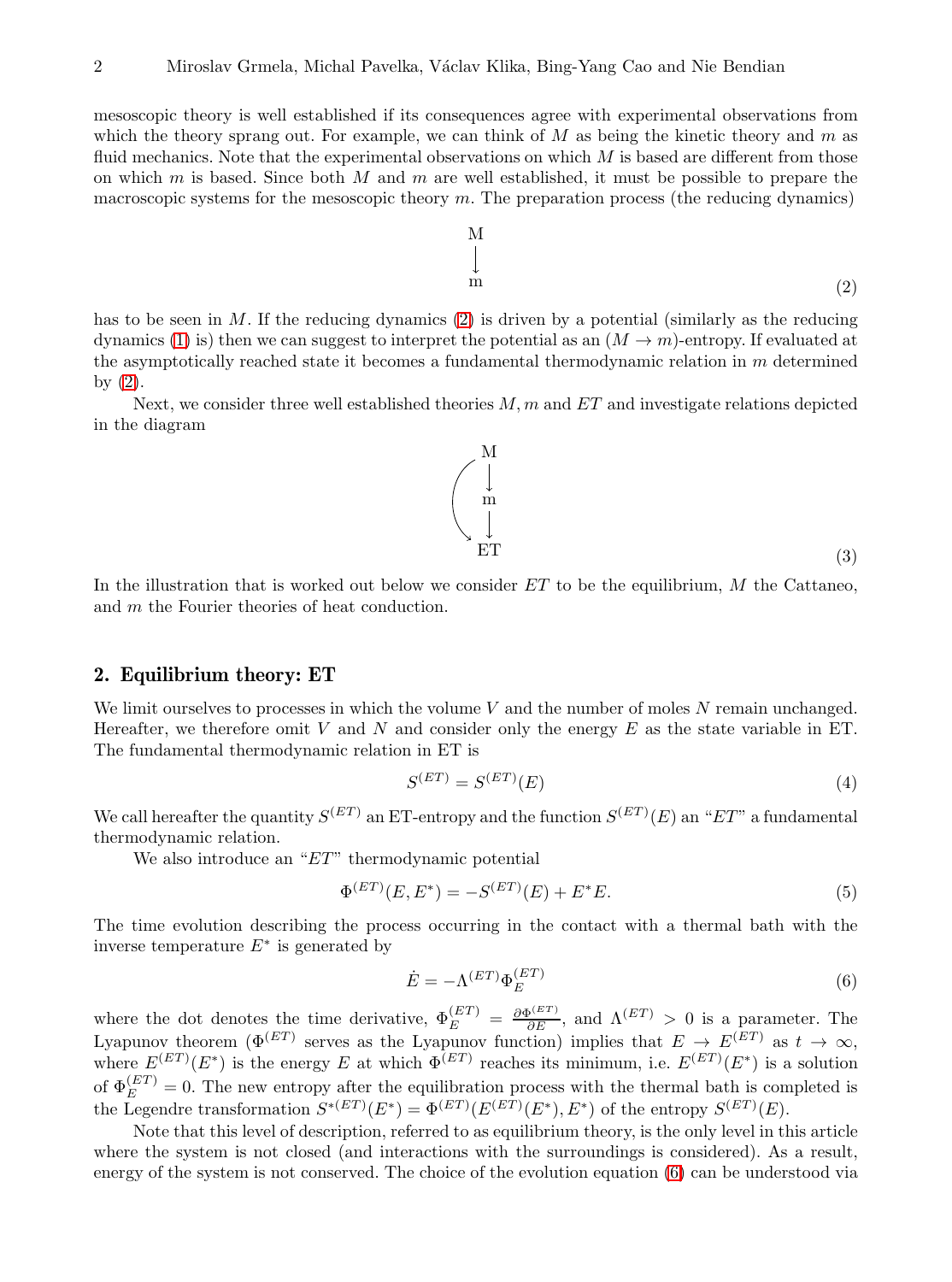the Lyapunov theorem as the system is guaranteed<sup>[1](#page-2-0)</sup> to evolve towards the equilibrium characterised by the minimal energy  $E^{(ET)}$ .

# <span id="page-2-7"></span>3. Fourier theory:  $m \to ET$

Now we turn to the Fourier theory " $m$ ". There is only one state variable in the Fourier theory. It is the field of the internal energy  $e(r)$ ;  $r \in \mathbb{R}^3$  is the position vector. The state space in m will be denoted by  $U^{(m)}$  (i.e.  $e(r) \in U^{(m)}$ ).

The time evolution of  $e(r)$  (i.e. the time evolution in the reducing dynamics [\(1\)](#page-0-0) in which the level  $M$  is replaced by the level  $m$ ) is governed by

<span id="page-2-1"></span>
$$
\frac{\partial e}{\partial t} = -\nabla \cdot (\Lambda^{(m)} \nabla e^*)
$$
\n(7)

We explain the meaning of the symbols introduced in [\(7\)](#page-2-1).

By  $e^*(r)$  we denote a state variable that is conjugate to  $e(r)$ . We define it as follows. We introduce first

<span id="page-2-2"></span>
$$
s^{(m)}: U^{(m)} \to \mathbb{R} \tag{8}
$$

called a m-entropy. We assume that  $s^{(m)}$  is a sufficiently regular and concave function. We shall call  $s^{(m)}(\mathbf{r}) = s^{(m)}(e;\mathbf{r})$  introduced in [\(8\)](#page-2-2) a "m" thermodynamic relation similarly as we call [\(4\)](#page-1-2)  $S^{(ET)} = S^{(ET)}(E)$  a "ET" fundamental thermodynamic relation. The conjugate state variable  $e^*(r)$ is introduced as  $e^*(r) = s_{e(\mathbf{r})}^{(m)}$ , where we use the notation  $e^*(r) = s_{e(\mathbf{r})}^{(m)} = \frac{\delta s^{(m)}}{\delta e(\mathbf{r})}$ , with  $\delta .../\delta ...$  and appropriate functional derivative. The symbol  $\nabla$  stands for  $\partial/\partial r$ . By  $\Lambda^{(m)}(e(r))$  we denote a positive definite operator. Hereafter, we shall use the summation convention:  $\nabla \cdot (\Lambda^{(m)} \nabla e^*) = \partial_i (\Lambda^{(m)}_{ik} \partial_k e^*) =$  $\sum_{i=1}^{3} \sum_{k=1}^{3} \partial_i (\Lambda_{ik}^{(m)} \partial_k e^*),$  where  $\partial_i = \partial / \partial r_i$ ;  $i = 1, 2, 3$ 

#### <span id="page-2-6"></span>3.1. Properties of solutions to Eq.[\(7\)](#page-2-1)

We make a few observations about solutions to  $(7)$ . First, we note that

<span id="page-2-3"></span>
$$
\dot{E} = 0 \tag{9}
$$

(where dot means the time derivative and  $E = \int dre(\mathbf{r}))$  provided the boundary conditions are chosen (in accordance with the assumption of the absence of external influences) in such a way that the integrals over the boundary equal zero. Therefore the ET level corresponding to the reduction of the Fourier  $m$  level that is compliant with the Fourier evolution equation [\(7\)](#page-2-1) is the fixed equilibrium  $E^{(ET)}$  with the fundamental thermodynamic relation  $S^{(ET)} = S^{(ET)}(E^{(ET)})$ .

The second observation is about the time evolution of the m-level entropy  $s^{(m)}$ . We note that

<span id="page-2-4"></span>
$$
\dot{S}^{(m)} > 0\tag{10}
$$

where  $S^{(m)} = \int dr s^{(m)}(e; r)$ . Indeed,  $\dot{S}^{(m)} = -\int dr e^{*} \nabla \cdot (\Lambda^{(m)} \nabla e^{*}) = \int dr (\nabla e^{*}) \cdot \Lambda^{(m)}(\nabla e^{*}) \geq 0$ due to the assumption that  $\Lambda^{(m)}$  is a positive definite operator. The entropy production is thus being equal to  $\dot{S}^{(m)}$  as there is no entropy flux at the boundary assumed, and on the m-level it is thus  $\int d\boldsymbol{r} (\nabla \epsilon^*) \cdot \Lambda^{(m)}(\nabla e^*) > 0.$ 

With an introduction of a "m"-thermodynamic potential

$$
\Phi^{(m)}(E^*)=\int d\bm{r} \phi^{(m)}(\bm{r};E^*)
$$

where

<span id="page-2-5"></span>
$$
\phi^{(m)}(\mathbf{r}; E^*) = -s^{(m)}(e; \mathbf{r}) + E^*e(\mathbf{r})
$$
\n(11)

<span id="page-2-0"></span><sup>1</sup>Lyapunov theorem rigorously applies only to dynamical systems of finite dimension and further it needs to be shown that  $\Phi^{(ET)}(E^{(ET)}) = 0$  and  $\Phi^{(ET)}(E) > 0$  otherwise. The former requirement corresponds to the above observation that the equilibrium energy  $E^{(ET)}$  is the Legendre transformation of the entropy  $S^{(ET)}(E)$ . The latter condition represents the observation that the fundamental thermodynamic potential is extremal in equilibrium.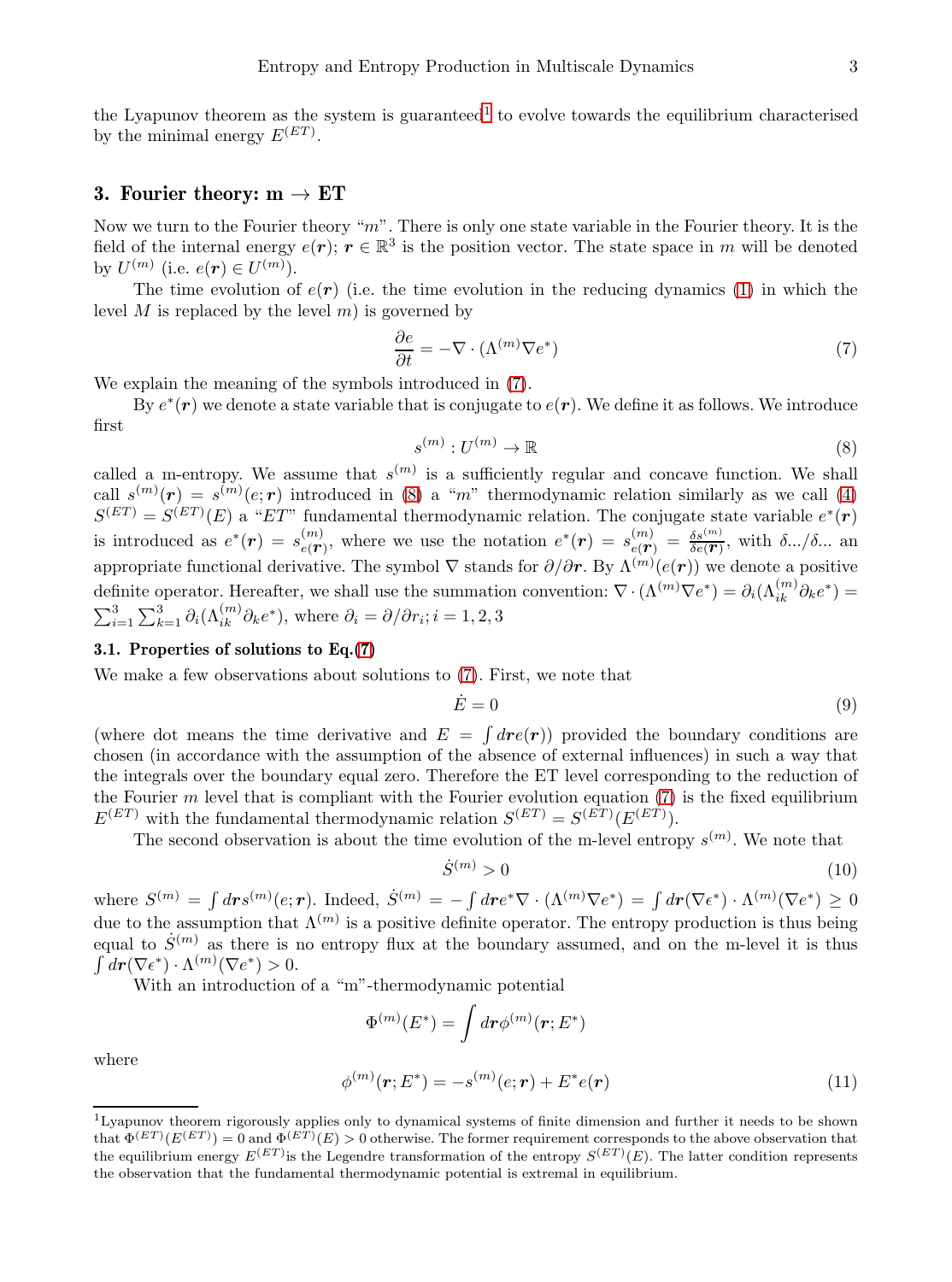the above two observations [\(9\)](#page-2-3) and [\(10\)](#page-2-4) then imply

<span id="page-3-1"></span>
$$
\dot{\Phi}^{(m)} < 0. \tag{12}
$$

#### (i) The approach to equilibrium

The asymptotic ,  $t \to \infty$ , solutions to [\(7\)](#page-2-1), denoted  $e^{(ET)}(r; E^*)$ , are minima of  $\Phi^{(m)}$  (i.e. solutions to  $\Phi_{e(\mathbf{r})}^{(m)} = 0$ ). Indeed, the m-level thermodynamic potential  $\Phi^{(m)}$  plays the role of the Lyapunov function for the  $t \to \infty$  approach to the equilibrium states  $e^{(ET)}(r; E^*)$ <sup>[2](#page-3-0)</sup>.

(ii) The "ET" fundamental thermodynamic relation  $(4)$  implied by the "m" fundamental thermodynamic relation [\(8\)](#page-2-2)

The approach to equilibrium  $E^{(ET)}$  from level m should be compliant with the ET description, i.e.  $\Phi^{(m)}(E^*) = \Phi^{(ET)}(E^*)$ , where  $\Phi^{(ET)}(E^*)$  is the Legendre transformation of  $S^{(ET)}(E)$  and similarly  $\Phi^{(m)}(E^*)$  is the Legendre transformation of  $s^{(m)}(e)$ . Then

$$
-S^{(ET)}(E) + E^*E|_{E=E^{(ET)}(E^*)} = \Phi^{(ET)}(E^*) = \Phi^{(m)}(E^*) = -\int d\mathbf{r} s^{(m)}(e^{(ET)}(E^*, \mathbf{r}); \mathbf{r}) + E^*E,
$$

and we see that  $E^*$  introduced in [\(11](#page-2-5) is the conjugate variable to E on the level ET (i.e.  $E^*$  =  $S_E$ ), equilibrium variables from the two levels satisfy the following correspondence  $E^{(ET)} = E =$  $\int d\bm{r} e(\bm{r})|_{e=e(ET)} = \int d\bm{r} e^{(ET)}(\bm{r};E^*),$  and entropies are related as  $S^{(ET)}(E^*)=S^{(m)}(e^{(ET)}(\bm{r};E^*); \bm{r})=$  $\int \mathrm{d}\mathbf{r} s^{(m)}(e^{(ET)}(E^*,\bm{r});\bm{r}).$ 

We also note that that if we choose the m-entropy  $s^{(m)}(e(r))$  to be pointwise (in energy e) the same function as  $S^{(ET)}(E)$  (the so called local equilibrium assumption) then  $S^{(ET)} = S^{(ET)}(E)$  is the " $ET$ " fundamental thermodynamic relation implied by the "m" fundamental thermodynamic relation.

Note also that it is possible to construct a "Lyapunov potential"  $\Phi(e) - \langle \Phi_e |_{e_0}, (e - e_0) \rangle$  which leads to a non-equilibrium steady state (energy density field  $e_0$ ), see [\[11\]](#page-13-0).

Finally, we note that the Fourier equation [\(7\)](#page-2-1) can also be written in the form

<span id="page-3-4"></span>
$$
\frac{\partial e}{\partial t} = \nabla \cdot (\Lambda^{(m)} \nabla \Phi_e^{(m)}) \tag{13}
$$

<span id="page-3-2"></span>with the "m" thermodynamic potential  $\Phi^{(m)}$  given in [\(11\)](#page-2-5).

#### 3.2. Generalized Fourier theory:  $m \rightarrow ET$

Still another way to write the Fourier time evolution equation [\(7\)](#page-2-1) is

<span id="page-3-3"></span>
$$
\frac{\partial e}{\partial t} = \Psi_{e^*}^{(m)}(14)
$$

where  $\Psi^{(m)} = \frac{1}{2} \int d\mathbf{r} (\nabla e^*) \cdot \Lambda^{(m)} (\nabla e^*)$ . Indeed,  $\Psi_{e^*(\mathbf{r})}^{(m)} = -\nabla \cdot (\Lambda^{(m)} \nabla e^*)$ . We call  $\Psi^{(m)}$  a "m" dissipation potential.

We note that both  $(9)$  and  $(10)$  and thus also  $(12)$  remain to hold also for more general dissipation potentials  $\Psi$ . The properties that guarantee [\(9\)](#page-2-3), [\(10\)](#page-2-4), [\(12\)](#page-3-1) are the following: (i)  $\Psi^{(m)}$  is a sufficiently regular function  $\Psi^{(m)}: U^{(m)} \times U^{(X)} \to \mathbb{R}; (e(\mathbf{r}), X^{(m)}(\mathbf{r})) \mapsto \Psi^{(m)}(e, X)$ , with  $X^{(m)} = \nabla e^*$ , (ii)  $\Psi^{(m)}(e(\mathbf{r}),0) = 0$ ; (iii)  $\Psi^{(m)}$  as a function of  $X^{(m)}(\mathbf{r}) \in U^{(X)}$  reaches its minimum at 0, and (iv)  $\Psi^{(m)}$ as a function of  $X^{(m)}(\mathbf{r}) \in U^{(X)}$  is a convex function in a neighborhood of 0.

We indeed easily verify that [\(9\)](#page-2-3) and [\(10\)](#page-2-4) hold and that  $\Psi^{(m)} = \frac{1}{2} \int d\mathbf{r} (\nabla e^*) \cdot \Lambda^{(m)} (\nabla e^*)$  is a particular case of the dissipation potential satisfying the four properties of  $\Psi^{(m)}$  listed above. The quantity  $X^{(m)}$  is called a "m" dissipative thermodynamic force or just simply a "m" thermodynamic force. We note that  $X^{(m)} = \nabla e^*$  can also be written as  $X^{(m)} =$  $-\nabla \Phi_e^{(m)}$ .

<span id="page-3-0"></span><sup>2</sup>Lyapunov theory per se is not available in this generality. Although the problem of stability in (nonlinear) partial differential equations is more complex and requires tailored analysis to a given problem, we propose to consider the existence of Lyapunov type functional as a strong indication of stability of equilibrium point. This is supported by extensions of Lyapunov theory to certain classes of partial differential equations [\[17,](#page-13-1) [8\]](#page-13-2)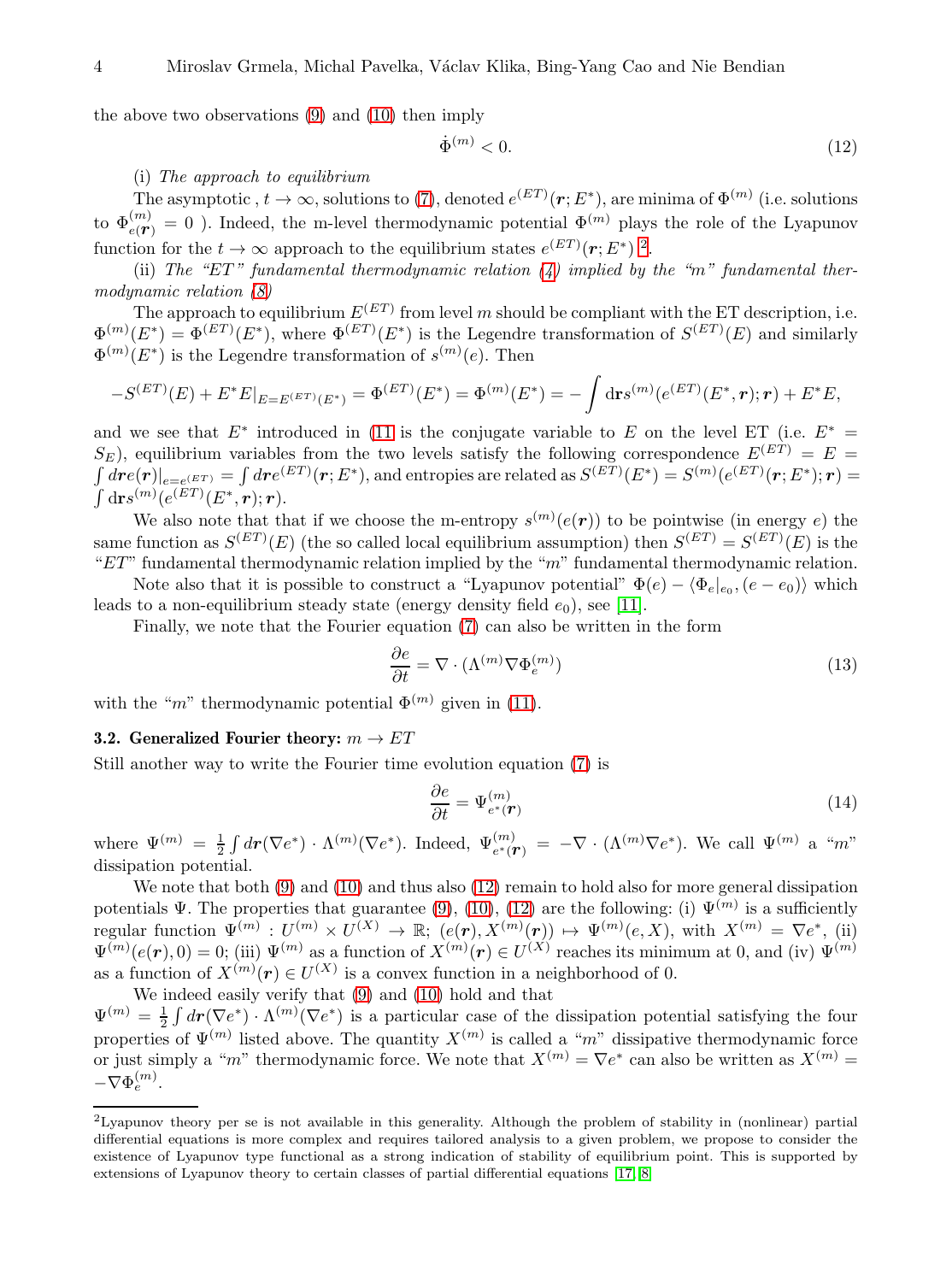# <span id="page-4-7"></span>4. Cattaneo theory:  $M \to ET$

In order to extend the range of applicability of the Fourier theory (e.g. to investigations of the heat conduction in electronic devices) we follow Cattaneo [\[2\]](#page-12-0) and extend the state space of the Fourier theory  $U^{(m)}$  to a larger state space  $U^{(M)}$ . The elements of  $U^{(M)}$  are the fields  $e(\mathbf{r})$ , that serve as the state variables in the Fourier theory, and an additional vector field  $J(r)$ :

<span id="page-4-0"></span>
$$
(e(\mathbf{r}), \mathbf{J}(\mathbf{r})) \in U^{(M)} \tag{15}
$$

The physical interpretation of  $J(r)$  will be revealed later in this section in the investigation of the time evolution of [\(15\)](#page-4-0).

Similarly as in ET or in the Fourier theory, we introduce the M-entropy

<span id="page-4-6"></span>
$$
s^{(M)}: U^{(M)} \to \mathbb{R} \tag{16}
$$

and call  $s^{(M)}(r) = s^{(M)}(e, \mathbf{J}; r)$  a "M" fundamental thermodynamic relation. Again, keeping the notation introduced in ET and in the Fourier theory, we introduced the conjugate state variables  $e^* = s_{e(T)}^{(M)}, \boldsymbol{J}^* = s_{\boldsymbol{J}(T)}^{(M)}$  and the "M" thermodynamic potential  $\Phi^{(M)} = -S^{(M)} + E^*E$ , where  $S^{(M)} =$  $\int d\boldsymbol{r} s^{(M)}(e,\boldsymbol{J};\boldsymbol{r}), \text{ and } E=\int d\boldsymbol{r} e(\boldsymbol{r}).$ 

In the time evolution of the Cattaneo state variables [\(15\)](#page-4-0), we want first of all to preserve [\(9\)](#page-2-3) and [\(10\)](#page-2-4) but with  $S^{(M)}$  replacing  $S^{(m)}$ . It is easy to verify that in the time evolution governed by

<span id="page-4-1"></span>
$$
\frac{\partial}{\partial t}\left(\begin{array}{c}e\\J_i\end{array}\right)=\left(\begin{array}{c}\partial_i\left(\frac{1}{(e^*)^2}J_i^*\right)\\ \frac{1}{(e^*)^2}\partial_i(e^*)\end{array}\right)+\left(\begin{array}{c}0\\ \Psi_{J_i^*}^{(M)}\end{array}\right)
$$
(17)

both [\(9\)](#page-2-3) and [\(10\)](#page-2-4) with  $S^{(M)}$  replacing  $S^{(m)}$  remain valid. By  $\Psi^{(M)}$  we denote that "M" dissipation potential satisfying the properties listed in Section [3.2](#page-3-2) with the " $M$ " thermodynamic force  $X^{(M)} = J^*$ . We shall discuss the properties of solutions to  $(17)$  below in Section [4.1](#page-4-2) and derive  $(17)$  in Section [4.2.](#page-5-0)

## <span id="page-4-2"></span>4.1. Properties of solutions to Eq.[\(17\)](#page-4-1)

The energy conservation [\(9\)](#page-2-3) of the energy  $E = \int d\mathbf{r} e(\mathbf{r})$  is manifestly visible in [\(17\)](#page-4-1). The "M" energy flux (i.e. the heat flux on the M-level denoted by the symbol  $\mathfrak{Q}^{(M)}$ ) is related to the vector field  $J$ (that serves as the extra state variable) by

<span id="page-4-3"></span>
$$
\mathfrak{Q}^{(M)} = -\frac{1}{(e^*)^2} \mathbf{J}^* \tag{18}
$$

Now we turn to the entropy inequality [\(10\)](#page-2-4) with  $s^{(m)}$  replaced by  $s^{(M)}$ . We see immediately that  $\frac{\partial s^{(M)}}{\partial t} = \partial_i \left( \frac{1}{e^*} J_i^* \right) + J_i^* \Psi_{J_i^*}^{(M)}$ . The "*M*" entropy flux, denoted by the symbol  $\mathfrak{S}^{(M)}$ , is thus given by

<span id="page-4-4"></span>
$$
\mathfrak{S}^{(M)} = -\frac{1}{e^*} \mathbf{J}^* \tag{19}
$$

From [\(18\)](#page-4-3) and [\(19\)](#page-4-4) we then see that  $\mathfrak{S}^{(M)} = e^*\mathfrak{Q}^{(M)}$  which is indeed the classical relation between the heat flux and the entropy flux.

The " $M$ " entropy production implied by  $(17)$  is given by

<span id="page-4-5"></span>
$$
J_i^* \Psi_{J_i^*}^{(M)} > 0 \tag{20}
$$

The inequality sign in [\(20\)](#page-4-5) is a direct consequence of the four properties of dissipation potentials listed in Section [3.2.](#page-3-2) Since both  $\dot{E} = 0$  and  $\dot{S}^{(M)} > 0$  hold then also the inequality  $\dot{\Phi}^{(M)} < 0$  holds. This inequality then implies (see more in Section [4.1.1\)](#page-5-1) the approach to equilibrium and the " $ET$ " fundamental thermodynamic relation implied by the "M" fundamental thermodynamic relation [\(16\)](#page-4-6). We note that the " $ET$ " fundamental thermodynamic relations obtained in Section [3.1](#page-2-6) and in this section are identical if  $J^{(ET)} = 0$  and  $[s^{(M)}]$  $J_{=0} = s^{(m)}$ .

In order that the Cattaneo equation  $(1\tilde{7})$  be regarded as an extension of the Fourier equation [\(7\)](#page-2-1) or [\(14\)](#page-3-3), we have to show that solutions to [\(7\)](#page-2-1) approximate well asymptotic solutions to [\(17\)](#page-4-1). If this were the case then the macroscopic system under investigation can be prepared (by letting the time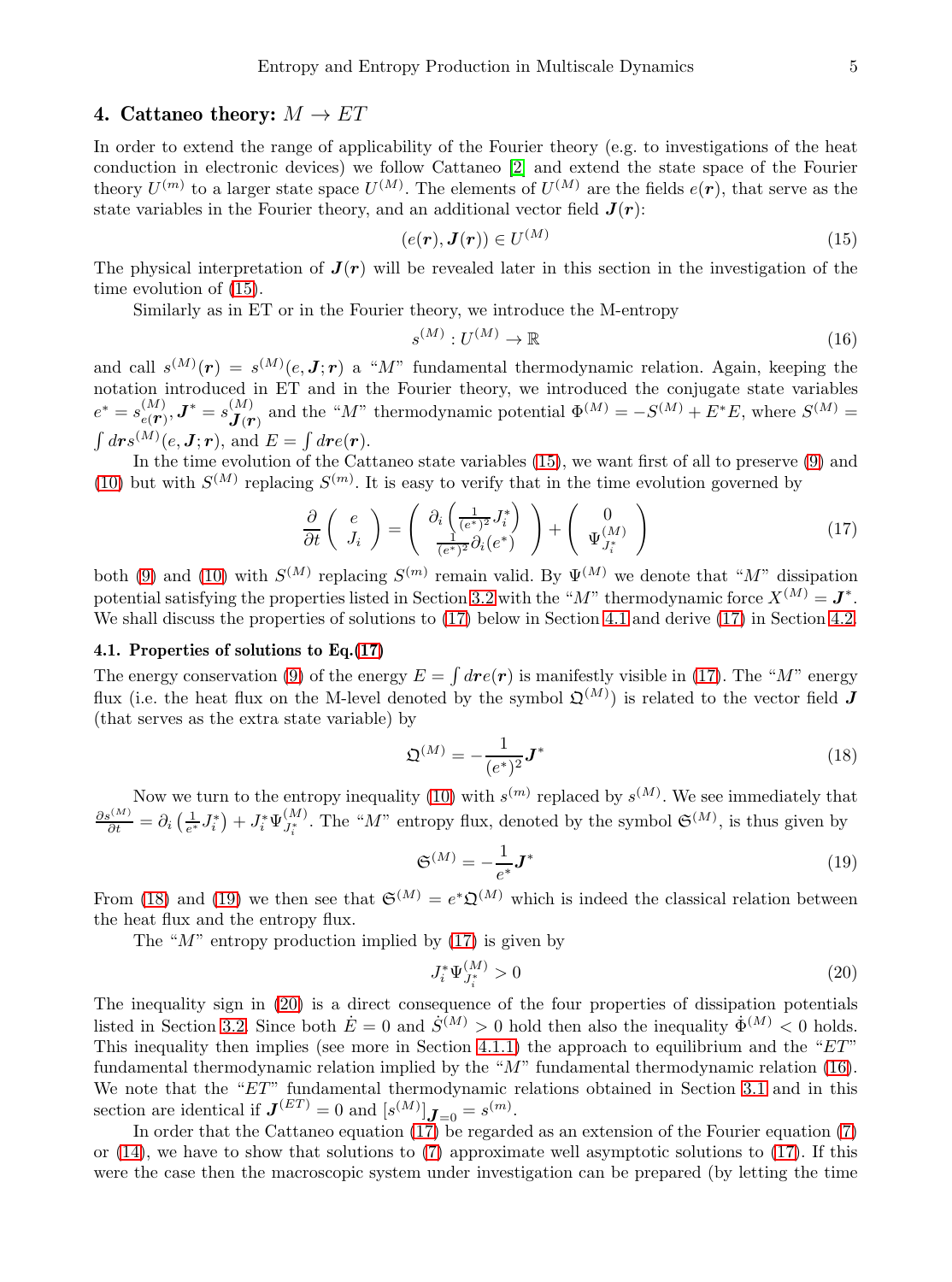evolution to take its course for a sufficiently long time) for the m-level description. We shall investigate this question in Section [6.](#page-8-0)

Now we return to the question of what is the physical interpretation of the vector field  $J(r)$  that serves on the level "M" as the extra state variable. We see from [\(18\)](#page-4-3) and [\(19\)](#page-4-4) that  $J(r)$  is related to but it is not the same as either heat flux or the entropy flux. The relation involves the fundamental thermodynamic relation [\(16\)](#page-4-6). Another information about the physical interpretation of  $J(r)$  will arise in Section [4.2](#page-5-0) where we discuss derivation of [\(17\)](#page-4-1).

<span id="page-5-1"></span>4.1.1. Rigorous derivation of the approach to ET: Open problem. In the context of the Fourier equations [\(7\)](#page-2-1) and [\(14\)](#page-3-3) (considered together with the boundary conditions expressing the absence of external forces), the entropy production disappears (i.e.  $\dot{\Phi}^{(m)} = -\dot{S}^{(m)} = 0$  due to energy conservation  $\dot{E}^{(m)}=0$  and as entropy production corresponds to the whole time derivative of entropy  $S^{(m)}$  due to zero entropy flux) only at the equilibrium sates (i.e. the states at which the thermodynamic potential  $\Phi^{(m)}$  reaches its minimum). This then makes a strong indication of the approach to equilibrium via Lyapunov theorem as discussed above. The situation is different in the context of the Cattaneo equation [\(17\)](#page-4-1). The entropy production disappears (i.e.  $\dot{\Phi}^{(M)} = -\dot{S}^{(M)} = 0$  again due to conservation of total energy and because the system is assumed closed resulting in zero total entropy flux; finally note that a total entropy production rather than local is considered) on the manifold  $\{(e, J) \in U^{(M)} | J^* = 0\}$  while the equilibrium states form a smaller submanifold  $\{(e, J) \in U^{(M)} | J^* = 0, e^* = E^* \}.$  It is the mutual interaction of the dissipative (governed by the second term on the right hand side of [\(17\)](#page-4-1)) and the nondissipative (governed by the first term on the right hand side of [\(17\)](#page-4-1)) time evolutions that is expected do drive solutions to the Cattaneo equation to the equilibrium states. The similar situation arises in the context of the Boltzmann kinetic equation where the entropy production disappears at the local Maxwell distribution functions and the equilibrium states are the total Maxwell distribution functions that is a small submanifold of the manifold formed by the local Maxwell distribution functions. An interesting open problem is to adapt the rigorous proof [\[3\]](#page-12-1) of the approach to equilibrium for the Boltzmann equation to the Cattaneo equation [\(17\)](#page-4-1).

#### <span id="page-5-0"></span>4.2. Derivation of the Cattaneo equation [\(17\)](#page-4-1)

Both the Fourier [\(7\)](#page-2-1) and the Cattaneo [\(17\)](#page-4-1) time evolution equations have been derived in the previous sections by investigating their consequences. We have first proposed the equations and then we have shown that they both generate the time evolution describing the approach to equilibrium at which the classical equilibrium thermodynamics applies. In addition, in Section [6,](#page-8-0) we shall also show that solutions to [\(17\)](#page-4-1) agree with solutions to [\(7\)](#page-2-1) provided the parameters entering [\(17\)](#page-4-1) and the initial condition are chosen appropriately. Now, we turn to the derivation of [\(17\)](#page-4-1) that begins with some fundamental principles and Eq.[\(17\)](#page-4-1) arises from an investigation of their consequences. The fundamental principles can be found either in the very microscopic (atomistic) viewpoint of heat or in some general considerations about the mathematical structure of mesoscopic theories. We shall now derive [\(17\)](#page-4-1) from the principles that have arisen on the latter route.

As argued in [\[4\]](#page-12-2),[\[5\]](#page-13-3), [\[6\]](#page-13-4),[\[7\]](#page-13-5), the mesoscopic time evolution equations describing the approach to equilibrium have all a general structure called GENERIC. The vector field generating the mesoscopic time evolution (i.e. the right hand side of the time evolution equation) is a sum of two parts, one (being a remnant of the Hamiltonian dynamics of the fundamental particles composing the macroscopic system under investigation) is Hamiltonian, and the other (driving the system to the thermodynamic equilibrium) is gradient. We now proceed to recognize the GENERIC structure in [\(17\)](#page-4-1).

The second term on the right hand side of [\(17\)](#page-4-1) represents a general gradient dynamics. The requirement of the GENERIC structure thus does not bring anything new to the second term on the right hand side of [\(17\)](#page-4-1). The different situation is however with the first term on the right hand side of [\(17\)](#page-4-1). According to GENERIC, this term has to be Hamiltonian with the energy  $E =$  $\int dr e(r)$  serving as the generating potential and the entropy  $S^{(M)} = \int dr s^{(M)}(r)$  playing the role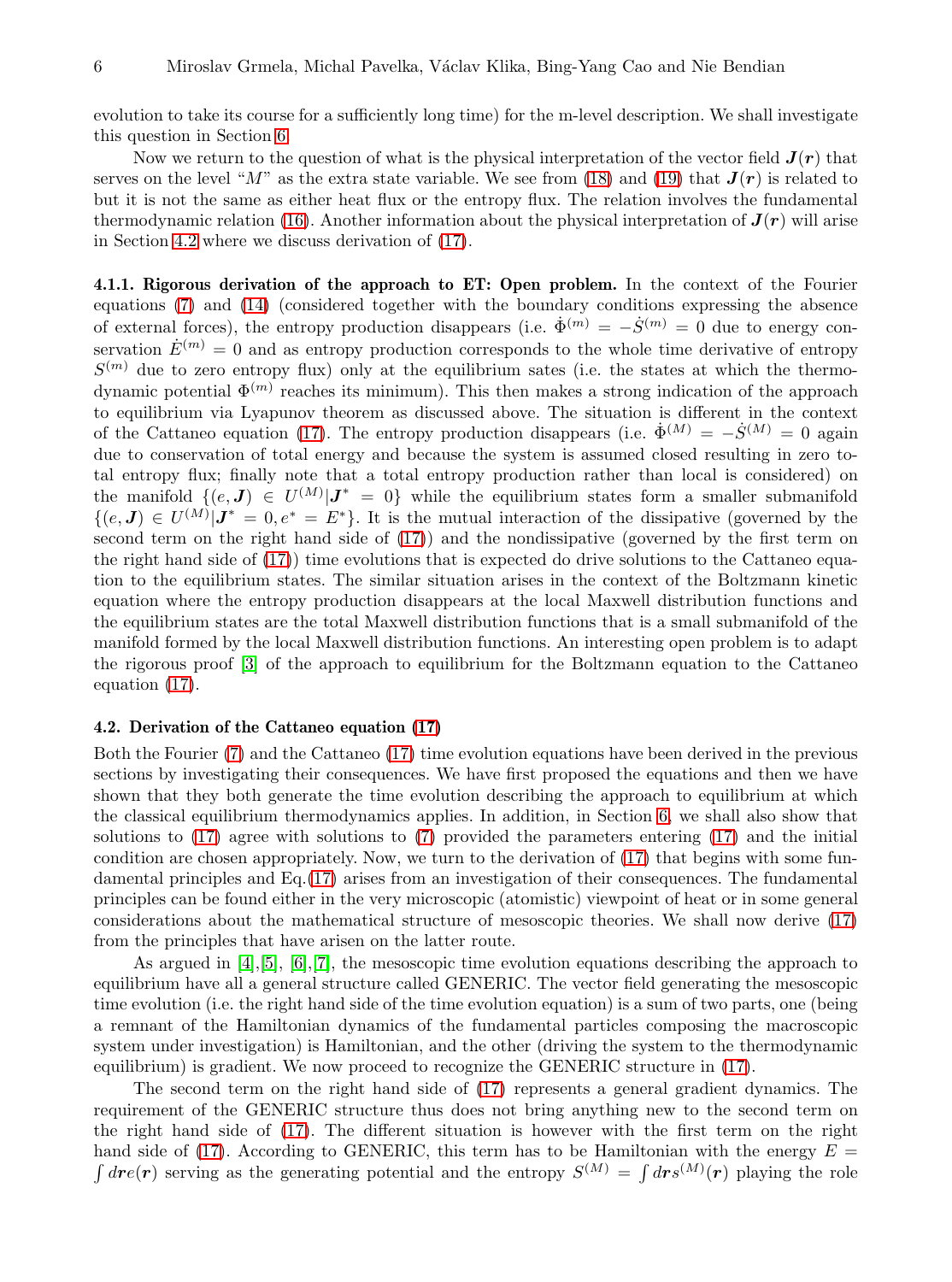of the Casimir potential (i.e. a potential that is different from the energy but, as the energy, remains unchanged during the Hamiltonian time evolution). We recall that the Hamiltonian vector field is a covector field (that is the gradient of the energy  $E$ ) transformed into a vector field by a Poisson bivector  $\mathcal{L}$ . The Poisson bivector is then expressed mathematically in the Poisson bracket  ${A, B} = \int d\mathbf{r}(A_e, A_J)^T \mathcal{L}(B_e, B_J)$ , where A and B are real valued and sufficiently regular functions of  $(e(\mathbf{r}), \mathbf{J}(\mathbf{r}))$ , and the vector  $(A_e, A_{\mathbf{J}})^T$  is the transpose of the vector  $(A_e, A_{\mathbf{J}})$ . A bivector  $\mathcal{L}$  is a Poisson bivector if the bracket  $\{A, B\}$  is the Poisson bracket (i.e.  $\{A, B\} = -\{B, A\}$  and the Jacobi identity  $\{A, {B, C}\} + {B, {C, A}} + {C, {A, B}} = 0$  holds). With the Poisson bracket  ${A, B}$  we can write the Hamiltonian time evolution as  $\dot{A} = \{A, E\}, \forall A$  and the Casimir potential C as the potential for which  $\{A, C\} = 0, \forall A$ .

We now proceed to show that the first term on the right hand side of  $(17)$  is Hamiltonian. To construct a Hamiltonian vector field we need a potential (that has the physical interpretation of the energy  $E$ ) and a Poisson bivector  $\mathcal L$  (that has the physical interpretation of kinematics). Having chosen the state variables  $(e(\mathbf{r}), \mathbf{J}(\mathbf{r}))$ , the energy is given by  $E = \int d\mathbf{r} e(\mathbf{r})$  (i.e. the gradient of the energy is  $(E_{e(\mathbf{r}), E_{\mathbf{J}(\mathbf{r})}) = (1, 0)$ . It remains thus to identify the Poisson bivector  $\mathcal{L}$  expressing kinematics of the state variables  $(e(r), J(r))$ . To find it, we turn to the physical origin of heat.

We begin with seeing the heat as a gas of phonons. Since we require that the entropy  $S^{(M)}$  is the Casimir, it is useful to start the search for kinematics of the state variables  $(s^{(M)}(r), J(r))$  rather than the state variables  $(e(\mathbf{r}), \mathbf{J}(\mathbf{r}))$ . The relation between  $(e(\mathbf{r}), \mathbf{J}(\mathbf{r}))$  and  $(s^{(M)}(\mathbf{r}), \mathbf{J}(\mathbf{r}))$  is given by  $J(r) = J(r)$  and the "M" fundamental thermodynamic relation [\(16\)](#page-4-6). We shall assume that the relation between  $(e(\mathbf{r}), \mathbf{J}(\mathbf{r}))$  and  $(s^{(M)}(\mathbf{r}), \mathbf{J}(\mathbf{r}))$  is one-to-one. This assumption restricts the choice of the "M" fundamental thermodynamic relations. The restriction is in fact a weak version of the local equilibrium assumption. Indeed, if we interpret  $e^*(r)$  as an inverse of the local absolute temperature then  $e^*(r) > 0$  and the transformation  $(e(r), \mathbf{J}(r)) \rightleftarrows (s^{(M)}(r), \mathbf{J}(r))$  is one-to-one.

The Poisson bracket expressing kinematics of  $(s^{(M)}(r), J(r))$ , where the field  $J(r)$  has the physical interpretation of the phonon momentum divided by  $s^{(M)}$ , is given by

<span id="page-6-0"></span>
$$
\{A,B\} = \int dr \left(\partial_k A_{s^{(M)}} B_{J_k} - \partial_k B_{s^{(M)}} A_{J_k}\right) + \int dr \frac{1}{s^{(M)}} (\partial_i J_j - \partial_j J_i) A_{J_i} B_{J_j}
$$
(21)

This has been shown in Section 3.9 of [\[7\]](#page-13-5)). We then directly verify that the bracket obtained by transforming the first term on the right hand side of [\(21\)](#page-6-0) from the state variables  $(s^{(M)}(r), J(r))$  to the state variables  $(e(r), J(r))$  (we recall that we are assuming that the transformation is one-to-one) implies (by using  $A = \{A, E\}, \forall A$ ) the time evolution governed by [\(17\)](#page-4-1) (without the second term on its right hand side). As for the second term on the right hand side of [\(21\)](#page-6-0), we shall show in Section [6](#page-8-0) below that if we limit ourselves to states that are not too far from states at which the time evolution is governed by the Fourier equation [\(7\)](#page-2-1) then the second term is negligible, which is also the setting of the Symmetric Hyperbolic Thermodynamically Compatible (SHTC) equations [\[22\]](#page-13-6), [\[23\]](#page-13-7), developed by the Godunov school of thermodynamics.

Summing up, we have shown that [\(17\)](#page-4-1) possesses GENERIC structure, with the vector field  $J(r)$ having the physical interpretation of the phonon momentum divided by entropy, provided we limit our investigation to the stage in the time evolution in which solutions to the Fourier equation [\(7\)](#page-2-1) provide a good approximation to solutions to the Cattaneo equation [\(17\)](#page-4-1).

An alternative investigation of the kinematics of  $(e(\mathbf{r}), \mathbf{J}(\mathbf{r}))$  can be based on the analogy between the time evolution of the mass density and the mass flux and the time evolution of the energy density and the energy flux. This analogy has already been noted and exploited in three different and apparently independent investigations. In [\[9\]](#page-13-8), it was an attempt to develop a Lagrangian formulation of the Cattaneo hydrodynamics, in [\[10\]](#page-13-9), it was the formulation of the thermo-mass viewpoint of heat, and in [\[12\]](#page-13-10), it was an investigation of the Grad hierarchy (the distinction made between the material F-fields and the caloric G-fields). In this paper we mention only some results. Instead of starting with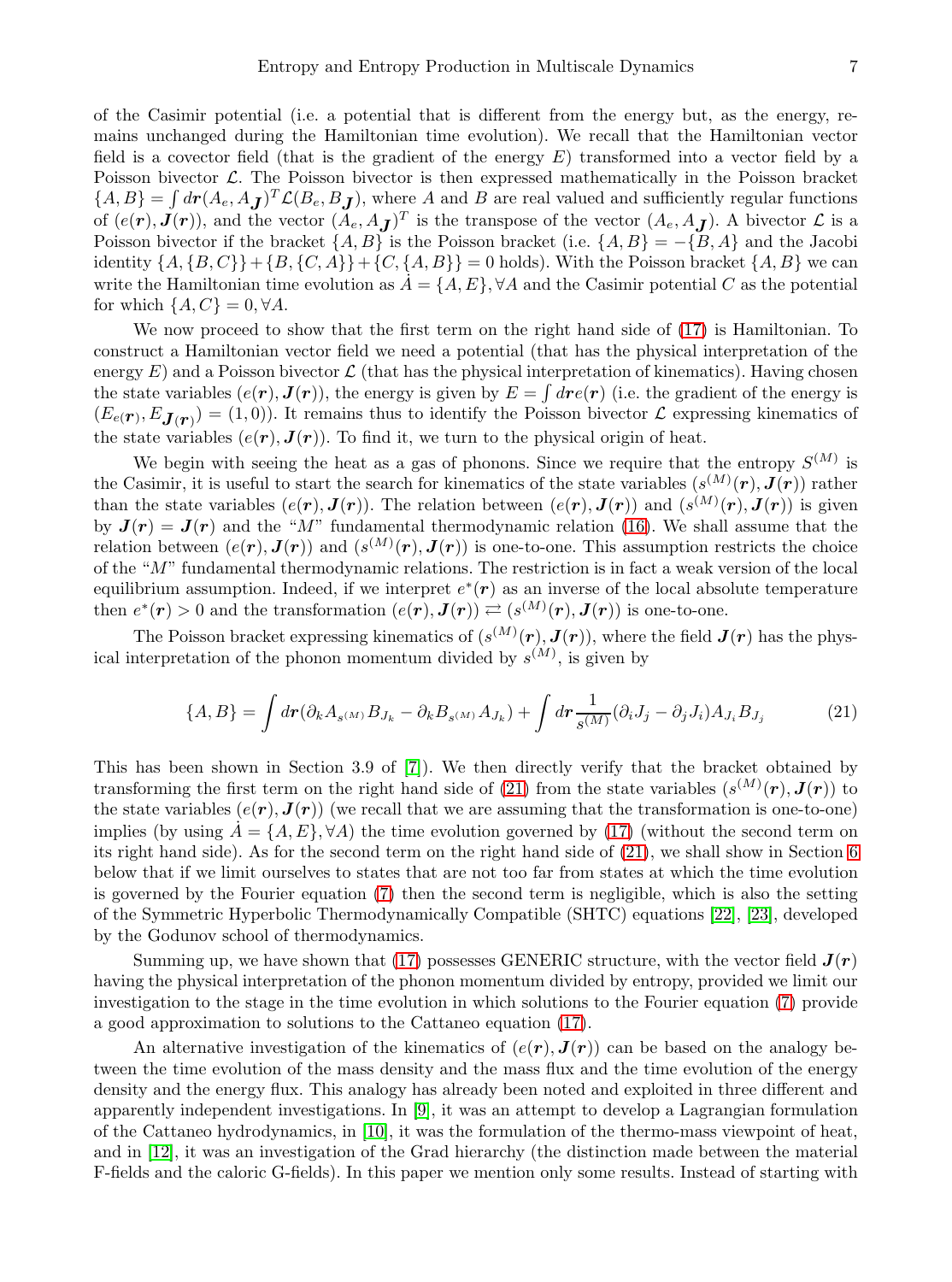the Poisson bracket  $(21)$ , we start with the standard mass-momentum Poisson bracket  $[13]$ ,  $[7]$ 

<span id="page-7-0"></span>
$$
\{A, B\} = \int d\mathbf{r} \left[ \hat{J}_i \left( \partial_j (A_{\hat{J}_i}) B_{\hat{J}_j} - \partial_j (B_{\hat{J}_i}) A_{\hat{J}_j} \right) \right. \\ \left. + s^{(M)} \left( \partial_i (A_{s^{(M)}}) B_{\hat{J}_i} - \partial_i (B_{s^{(M)}}) A_{\hat{J}_i} \right) \right]
$$
\n(22)

where the field  $s^{(M)}$  replaces the mass density and  $\hat{J}$  the momentum density related to the above vector field **J** through  $\hat{\mathbf{J}} = s^{(M)}\mathbf{J}$ . Brackets [\(22\)](#page-7-0) and [\(21\)](#page-6-0) are equivalent (being transformation of each other).

#### <span id="page-7-3"></span>5.  $M \rightarrow m$

The Fourier theory represented by [\(7\)](#page-2-1), [\(13\)](#page-3-4), and [\(14\)](#page-3-3) addresses systems that are allowed to approach equilibrium. We can however also include into the Fourier theory systems that, due to the presence of external and internal constraints, are prevented from approaching equilibrium and thus from preparing them for ET level of description. We shall denote the external and internal influences preventing the approach to  $ET$  by the symbol  $\mathcal{P}$ . If we still limit ourselves only to the processes that preserve the energy, the equation replacing [\(7\)](#page-2-1) and [\(13\)](#page-3-4) will take the form

<span id="page-7-1"></span>
$$
\frac{\partial e}{\partial t} = -\partial_i(\mathcal{J}_i) \tag{23}
$$

where the energy flux  $\mathcal J$  remains unspecified. Its specification (as a function of  $e(\mathbf r)$ ) and the external and internal constraints  $P$ ) will be called (in accordance with the established terminology) Constitutive Relation or in an abbreviated form CR.

We now assume that a comparison of results of experimental observations with solutions to Eq.[\(23\)](#page-7-1) (that is equipped with an appropriate Constitutive Relation  $\mathcal{J} = \mathcal{J}^{CR}(e, \mathcal{P})$  shows an agreement. This then means that any other, more microscopic (i.e. more detailed) and well established, description has to show an approach to [\(23\)](#page-7-1).

The next question is of which more microscopic theory (more microscopic level  $M$ ) we choose. In the illustration discussed in this paper we choose a theory in which a flux  $\Upsilon(r)$  plays the role of the state variable. The relation between  $\mathcal J$  and  $\Upsilon$  will be clarified later.

The simplest time evolution equation for  $\Upsilon$  describing the approach to  $\mathcal{J}^{CR}$  as  $t \to \infty$  is then a direct adaptation of the Fourier equation [\(13\)](#page-3-4) to the state variable Υ:

<span id="page-7-2"></span>
$$
\frac{\partial \Upsilon_i}{\partial t} = -\Lambda_{ik}^{(Mm)} \Phi_{\Upsilon_i}^{(Mm)}
$$
\n(24)

where

$$
\Phi^{(Mm)}(\Upsilon; \mathcal{J}^{CR}) = -S^{(Mm)}(\Upsilon) + \mathcal{J}_j^{CR}\Upsilon_j
$$
\n(25)

is an " $Mm$ " thermodynamic potential,  $\Lambda^{(Mm)}$  is a positive definite operator, and  $S^{(Mm)}$  is the entropy associated with the  $M \to m$  time evolution (we call it, in accordance with the terminology used in the previous sections, an " $Mm$ " entropy). Indeed,  $\dot{\Phi}^{(Mm)} = -\int d\mathbf{r} \Phi_{\Upsilon_i}^{(Mm)}$  $\Lambda^{(Mm)}_{ik} \Lambda^{(Mm)}_{ik} \Phi^{(Mm)}_{\Upsilon_k}$  $\hat{\Upsilon}_k^{(Mm)}$  < 0, and the Lyapunov theory suggests the approach to  $\mathcal{J}^{CR}$ , the assumed equilibrium of evolution [\(24\)](#page-7-2), as  $t \to \infty$ .

In order to emphasize the difference between the Fourier and the Cattaneo theories discussed in the previous sections (all addressing the approach to ET), we use the symbols  $\mathcal J$  and  $\Upsilon$  instead of  $J$ to denote the fluxes and "†" instead of "\*" to denote the conjugate variables (i.e.  $\Upsilon^{\dagger} = S_{\Upsilon}^{(Mm)}$ ).

It is advantageous to recapitulate dynamic reduction between levels of description [\[7\]](#page-13-5). Dynamic reduction is used mainly to obtain MaxEnt value of direct variables while the conjugate variables are considered independent and their values corresponding to MaxEnt values of direct variables are not used. The reason is that the exact MaxEnt manifold corresponding to MaxEnt values of both direct and conjugate variables is not invariant to the reduced evolution because the reduced dynamics is typically dragging the evolution away from the MaxEnt manifold (the vector field is "sticking out" from the exact MaxEnt manifold). The suggested remedy of this issue is that the direct variables attain their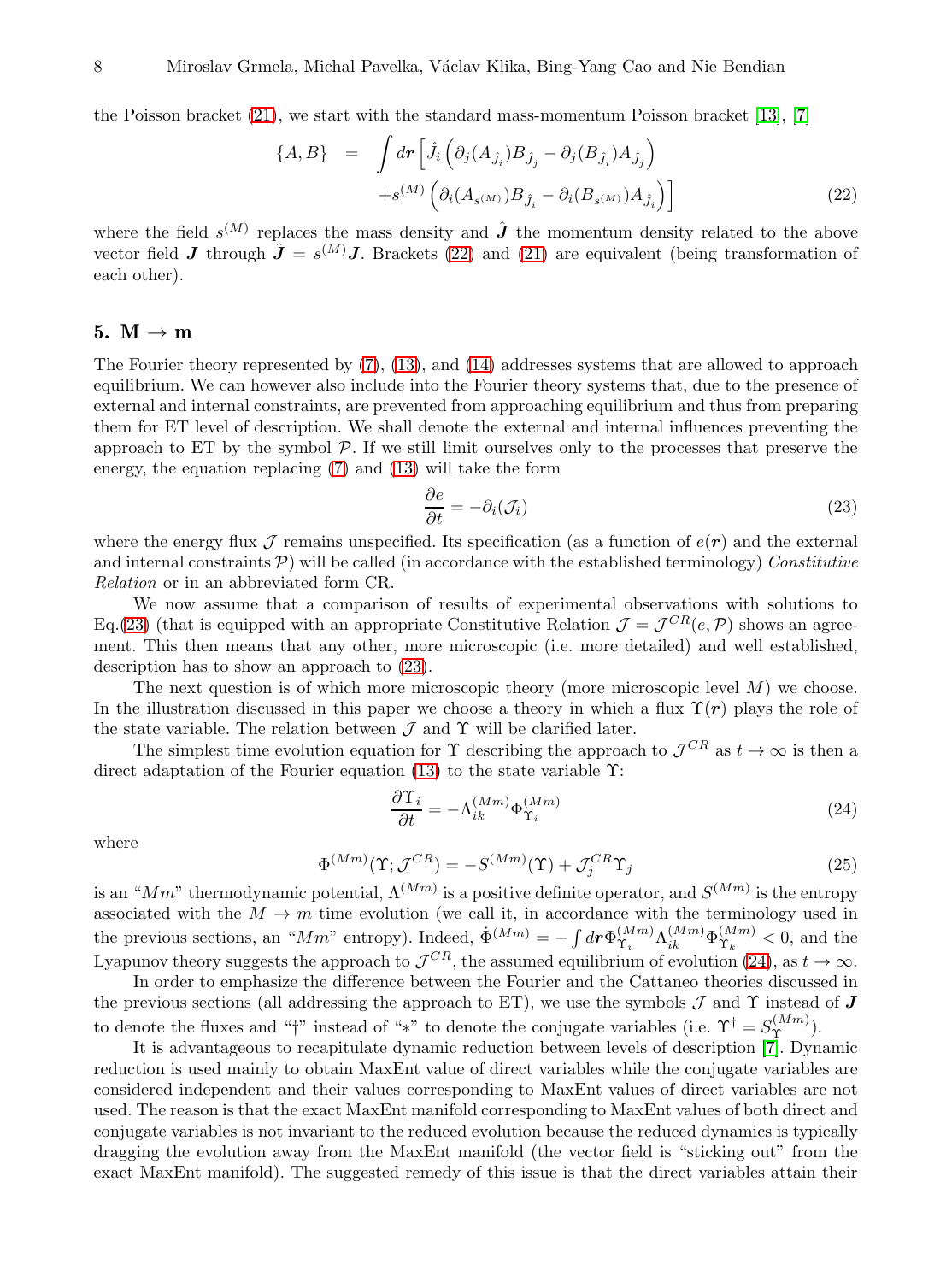MaxEnt values while the conjugate variables are corrected so that the reduced manifold is invariant to the vector field determining the reduced dynamics. This entails a change in the direct-conjugate variables relation from the reducing dynamics but which can be finally corrected by adaptation of entropy on the reduced level. Therefore in direct variables the evolution stays on the MaxEnt manifold and only in the extended contact geometry where both direct and conjugate variables are considered independent this is not so. The correction of entropy/energy then allows to return exactly to the MaxEnt manifold even in the contact geometry setting.

Since it is the conjugate  $\Upsilon^{\dagger}$  that approaches the Constitutive Relation  $\mathcal{J}^{CR}(e, \mathcal{P})$  (direct variables attain their determined values during reduction, the MaxEnt values, while conjugate variables are used for assuring that the reduced evolution lives on the reduced MaxEnt manifold in direct variables), the energy flux  $\mathcal J$  introduced in [\(23\)](#page-7-1) is related to the flux  $\Upsilon$  introduced in [\(24\)](#page-7-2) by  $\mathcal J = \Upsilon^{\dagger}$ .

The fundamental thermodynamic relation on the level "m" implied by the fundamental thermodynamic relation  $S^{(Mm)} = S^{(Mm)}(\Upsilon)$  is  $\Sigma^{(m)} = \Sigma^{(m)}(e, \mathcal{P})$ , where

$$
\Sigma^{(m)}(e,\mathcal{P}) = [S^{*(Mm)}(\Upsilon^{\dagger})]_{\Upsilon^{\dagger} = \mathcal{J}^{CR}(e,\mathcal{P})},\tag{26a}
$$

$$
S^{*(Mm)}(\Upsilon^{\dagger}) = \Phi^{(Mm)}(\Upsilon^{(m)}(e,\Upsilon^{\dagger}),\Upsilon^{\dagger}), \qquad (26b)
$$

and  $\Upsilon^{(m)}(e,\Upsilon^{\dagger})$  is the state variable  $\Upsilon$  approached as  $t \to \infty$ , i.e the state variable  $\Upsilon$  for which the "Mm" thermodynamic potential  $\Phi^{(Mm)}$  reaches its minimum. Hence  $\Upsilon^{(m)}(e,\Upsilon^{\dagger})$  is a solution to  $\Phi_{\Upsilon}^{(Mm)} = 0$ . The symbol  $\Sigma^{(m)}$  was introduced to denote  $[S^{*(Mm)}]_{\Upsilon^{\dagger} = \mathcal{J}^{CR}(e,\mathcal{P})}$  in order to simplify the notation and also in order to emphasize the difference between the two entropies  $S^{(m)}(e)$  and  $\Sigma^{(m)}(e, \mathcal{P})$ . Additionally, the notation (starred entropies and fundamental thermodynamic potentials) is in accordance with the notation from earlier general discussion of reduction and extensions [\[19\]](#page-13-12). Both are "m" level entropies but they have very different origins. The former, the m-entropy  $S^{(m)}$ , arises in the analysis of the passage  $m \to ET$  and the latter  $\Sigma^{(m)}$ , that we shall call a CRm-entropy, in the analysis of the passage  $M \to m$ . The former is a potential driving the  $m \to ET$  time evolution, the latter is a potential that arises when the time evolution  $M \to m$  has been completed. In the presence of the external and internal influences  $\mathcal P$  preventing the approach to ET only the CRm-entropy  $\Sigma^{(m)}$ is present on the level "m". In the case when the approach to ET is allowed, both the m-entropy  $S^{(m)}$ and the CRm-entropy  $\Sigma^{(m)}$ , are present. Their relation is investigated in the next section.

#### <span id="page-8-0"></span>6.  $M \rightarrow m \rightarrow ET$

In this section we consider systems that are not prevented to reach the level " $ET$ ". We also assume that comparison of results of experimental observations with solutions to both the Fourier and the Cattaneo theories shows an agreement. Our objective is to prove that in such case solutions to the Fourier equation approximate well asymptotic solutions to the Cattaneo equations.

In order to analyze asymptotic solutions to [\(17\)](#page-4-1) we note its formal similarity to the Hamilton equations in particle mechanics. The first equation corresponds to  $\dot{r} = p^*$ , and the second to  $\dot{p} =$  $-r^* - \lambda p^*$ , where r is the position vector, p the momentum,  $(r^*, p^*)$  are the conjugate variables, and  $\lambda p^*, \lambda > 0$  represents the friction. In this context, we know that if the mass m of the particle (that is involved in the relation between p and  $p^*$ ) is sufficiently small and  $\lambda$  (that is involved in the friction) is sufficiently large then the  $p$  evolves faster than  $r$ . After some time,  $p$  settles at (or at the vicinity of) the quasi-equilibrium manifold determined by  $r^* - \lambda p^* = 0$ . The time evolution then continues on the quasi-equilibrium manifold and is governed by the inertialess dynamics  $\dot{r} = -\frac{1}{\lambda}r^*$ .

Analogically in the context of [\(17\)](#page-4-1), with an appropriate choice of  $s^{(M)}$  (determining the relation between the variables and their conjugates) and  $\Psi^{(M)}$  (determining the dissipation),  $J$  evolves in time faster than e and consequently, at the later stage of the time evolution, both  $\partial J/\partial t$  and J are small so that the second equation in [\(17\)](#page-4-1) reduces to

<span id="page-8-1"></span>
$$
\frac{1}{(e^*)^2} \partial_i (e^*) + \Psi_{J_i^*}^{(M)} = 0 \tag{27}
$$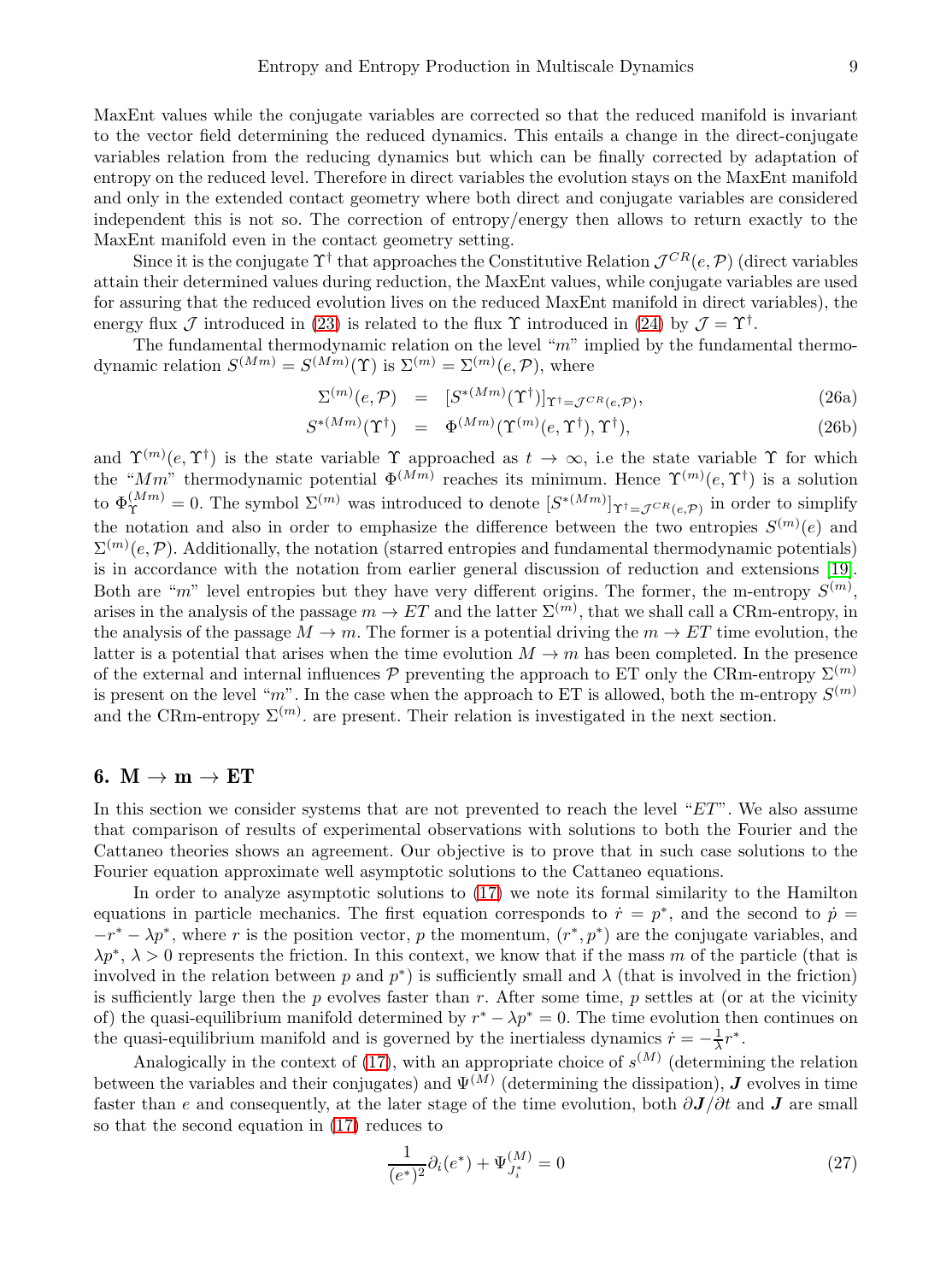We note that with the same choice of  $s^{(M)}$  and  $\Psi^{(M)}$  and at the same stage of the time evolution, the second term on the right hand side of [\(21\)](#page-6-0) will be smaller than the first term. Indeed, the governing equations implied by Poisson bracket [\(21\)](#page-6-0) are

$$
\frac{\partial}{\partial t}\left(\begin{array}{c} e \\ J_i \end{array}\right) = \left(\begin{array}{c} \partial_i \left(\frac{1}{(e^*)^2} J_i^* \right) \\ \frac{1}{(e^*)^2} \partial_i (e^*) \end{array}\right) - \left[\frac{1}{s^{(M)}} \left(\partial_i J_j - \partial_j J_i\right) \left(\begin{array}{c} \left(\frac{J_i^*}{e^*}\right)^2 \\ \frac{J_i^*}{e^*} \end{array}\right) + \left(\begin{array}{c} 0 \\ \Psi_{J_i^*}^{(M)} \end{array}\right) \right]
$$

where the boxed terms are contributions from the second term of the Poisson bracket. One can see that near the Fourier manifold, where  $J_i \ll 1$  these terms are subleading to the other terms justifying their omission above. In the one-dimensional setting, moreover, the terms are equal to zero exactly. Similarly, time evolution of the flux  $J$  near the Fourier manifold is well approximated by the algebraic constraint [\(27\)](#page-8-1).

Summing up, the above considerations imply that (with an appropriate choice of  $s^{(M)}$  and  $\Psi^{(M)}$ and limiting ourselves only the later stage of the time evolution) the time evolution governed by [\(17\)](#page-4-1) proceeds in two stages.

In the first (fast) stage the state variables approach the vicinity of the quasi-equilibrium manifold determined by [\(27\)](#page-8-1). The time evolution in this stage (describing the approach  $M \to m$ ) is governed by [\(24\)](#page-7-2) with  $\Upsilon = J^*$ , the Constitutive Relation  $\mathcal{J}_i^{CR} = -\frac{1}{(e^*)^2} \partial_i e^*$ , and

<span id="page-9-0"></span>
$$
S^{(Mm)} = \Psi^{(M)}.
$$
\n
$$
(28)
$$

Indeed, the fast (reducing) evolution equation then reads

$$
\dot{J}_i^* = \frac{\partial \delta s^{(M)}/\delta J_i}{\partial t} = \frac{\delta^2 s}{\delta J_i \delta J_j} \dot{J}_j = s^{(M)}_{J_i J_j} \frac{\delta}{\delta J_j} \left( \Psi^{(M)} + \int \mathrm{d}\mathbf{r} \left( \frac{1}{(e^*)^2} \partial_i e^* \right) J_i^* \right) = \tag{29}
$$

while  $\dot{J}_i^* = \dot{\Upsilon}_i = -\Lambda_{ij}^{(Mm)} \Phi_{J_j^*}^{(Mm)}$  and where  $\Lambda_{ij}^{(Mm)} = -s_{J_iJ_j}^{(M)}$  $J_i J_j$  is a symmetric positive definite operator (due to concavity of entropy). Therefore

$$
\Phi^{(Mm)} = -\Psi^{(M)} + \int d\mathbf{r} \left( -\frac{1}{(e^*)^2} \partial_i e^* \right) J_i^* \tag{30}
$$

plays the role of thermodynamic potential.

In the second stage the time evolution is governed by [\(14\)](#page-3-3) with

<span id="page-9-1"></span>
$$
\Psi^{(m)} = \left[\Psi^{*(M)}(X^{(M)})\right]_{X_i^{(M)} = -\frac{1}{(e^*)^2} \partial_i e^*},\tag{31}
$$

where  $\Psi^{*(M)}$  is the dissipation potential conjugate to  $\Psi^{(M)}$  via Legendre transformation

$$
0 = \frac{\delta}{\delta \mathbf{J}^*} \left( -\Psi^{(M)} + \mathbf{X}^{(M)} \cdot \mathbf{J}^* \right) \quad \text{and} \quad \Psi^{*(M)} = -\Psi^{(M)} \left( \mathbf{J}^* \left( \mathbf{X}^{(M)} \right) \right) + \mathbf{X}^{(M)} \cdot \mathbf{J}^* \left( \mathbf{X}^{(M)} \right). \tag{32a}
$$

The inverse transformation reads

$$
0 = \frac{\delta}{\delta \mathbf{X}^{(M)}} \left( -\Psi^{*(M)} + \mathbf{X}^{(M)} \cdot \mathbf{J}^* \right) \quad \text{and} \quad \Psi^{(M)} = -\Psi^{*(M)} \left( \mathbf{X}^{(M)} (\mathbf{J}^*) \right) + \mathbf{X}^{(M)} (\mathbf{J}^*) \cdot \mathbf{J}^* . \tag{32b}
$$

For instance, if  $\Psi^{(M)} = \int d\mathbf{r} \frac{1}{2} \lambda \mathbf{J}^* \cdot \mathbf{J}^*$ , then  $\Psi^{*(M)} = \int d\mathbf{r} \frac{1}{2} \frac{1}{\lambda} \mathbf{X}^{(M)} \cdot \mathbf{X}^{(M)}$  and

$$
\Psi^{(m)} = \int d\mathbf{r} \frac{1}{2\lambda (e^*)^4} (\nabla e^*)^2.
$$
\n(33)

Indeed, solutions to [\(27\)](#page-8-1) are

<span id="page-9-2"></span>
$$
J_i^* = \left[ \Psi_{X_i^{(M)}}^{*(M)} \right]_{X_i^{(M)} = -\frac{1}{(e^*)^2} \partial_i e^*} . \tag{34}
$$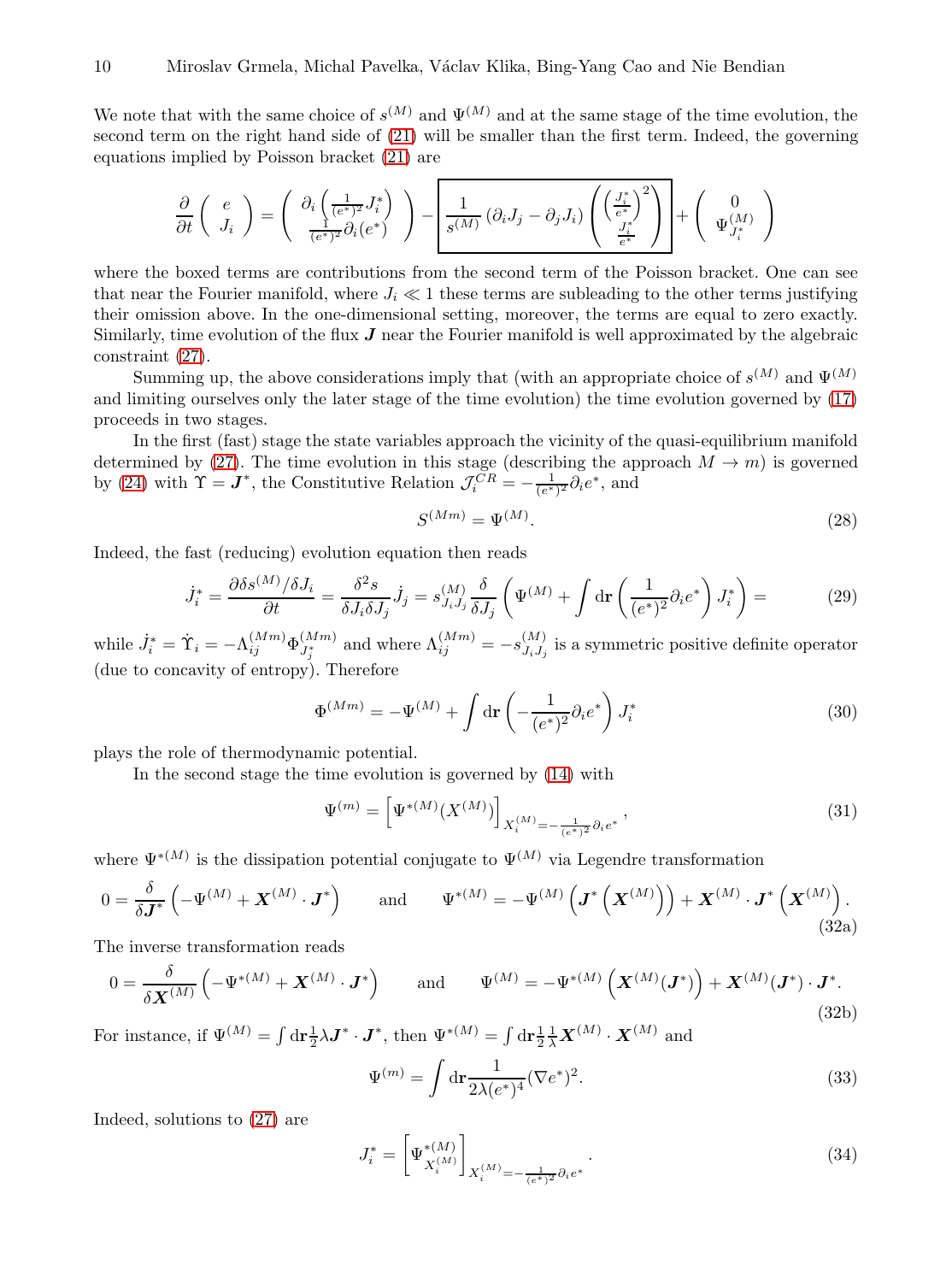Evolution equation for energy density in Eq. [\(17\)](#page-4-1) becomes

$$
\partial_t e = \partial_i \left( \frac{1}{(e^*)^2} \Psi_{X_i^{(M)}}^{*(M)} \Big| \mathbf{X}^{(M)} = \nabla \frac{1}{e^*} \right),\tag{35}
$$

and hence energy conservation is guaranteed.

Particularly interesting and important is the finding that the Mm-entropy  $S^{(M_m)}$  that arises in the analysis of the passage  $M \to m$ , becomes directly related to the "m" dissipation potential  $\Psi^{(m)}$ that arises in the analysis of the passage  $m \to ET$ . The relation is given by [\(28\)](#page-9-0) and [\(31\)](#page-9-1). In other words, in systems that are not prevented from reaching equilibrium, the entropy that arises in the investigation of the passage  $M \to m$  is a quantity directly related to the production of the entropy that arises in the investigation of the passage  $m \to ET$ .

In particular, in the situation at which the second equation in [\(17\)](#page-4-1) reduces to its equilibrium form [\(27\)](#page-8-1) we also replace the  $s_e^{(M)}$  with  $s_e^{(m)}$  (i.e.  $e^*$  on the "M" level is the same as  $e^*$  on the "m" level) in accordance with MaxEnt reduction [\[19\]](#page-13-12). From [\(34\)](#page-9-2) we then get

$$
\dot{S}^{(m)}=\langle \Upsilon,\boldsymbol{X}\rangle=\int\mathrm{d}\mathbf{r}\left[X_{i}^{(M)}\Psi_{X_{i}^{(M)}}^{*(M)}\right]_{\boldsymbol{X}^{(M)}=\nabla\frac{1}{e^*}}>0
$$

and hence the entropy inequality is satisfied. Only the entropy production on m-level is the above expression instead of  $\int d\mathbf{r} e^* \Psi_{e^*}^{(m)}$  both of which are positive. As a result the relation between the Mm-entropy and "m" dissipation potential is more complicated.

# 7. Extended Cattaneo level

It was shown for instance in [\[1\]](#page-12-3) that good agreement with experiments is obtained when working with not only the  $J$  field (Cattaneo M level), but also with an additional tensor field  $Q$  coupled to the  $J$ field. Let us now show how to derive the equations using CR-thermodynamics.

A natural CR-extension of the Cattaneo M-level is the EC (extended Cattaneo) level with state variables  $(s, J, Q)$ . The Poisson bracket is an extension of bracket [\(21\)](#page-6-0) (disregarding the higher order terms in that bracket as above),

<span id="page-10-0"></span>
$$
\{A,B\} = \int d\mathbf{r} \left(\partial_k A_{s^{(M)}} B_{J_k} - \partial_k B_{s^{(M)}} A_{J_k}\right) + \int d\mathbf{r} \left(\partial_j A_{J_i} B_{Q_{ij}} - \partial_j B_{J_i} A_{Q_{ij}}\right). \tag{36}
$$

The reversible evolution equations implied by Poisson bracket [\(36\)](#page-10-0) are

$$
\partial_t s = -\partial_i E_{J_i} \tag{37a}
$$

$$
\partial_t J_i = -\partial_i E_s - \partial_j E_{Q_{ij}} \tag{37b}
$$

$$
\partial_t Q_{ij} = -\partial_j E_{J_i}.\tag{37c}
$$

Transformation from this energetic representation to the entropic representation turns the evolution equations to

$$
\frac{\partial e}{\partial t} = \partial_i \left( \frac{1}{(e^*)^2} J_i^* \right) \tag{38a}
$$

$$
\frac{\partial J_i}{\partial t} = \frac{1}{(e^*)^2} \partial_i (e^*) + \partial_j \frac{Q_{ij}^*}{e^*}
$$
\n(38b)

$$
\frac{\partial Q_{ij}}{\partial t} = \partial_j \frac{J_i^*}{e^*},\tag{38c}
$$

where the conjugate variables  $e^*$ ,  $J^*$  and  $Q^*$  can be interpreted as derivatives of a  $S^{(EC)}$  entropy living on the EC level. This is the reversible evolution of state variables  $(e, J, Q)$ .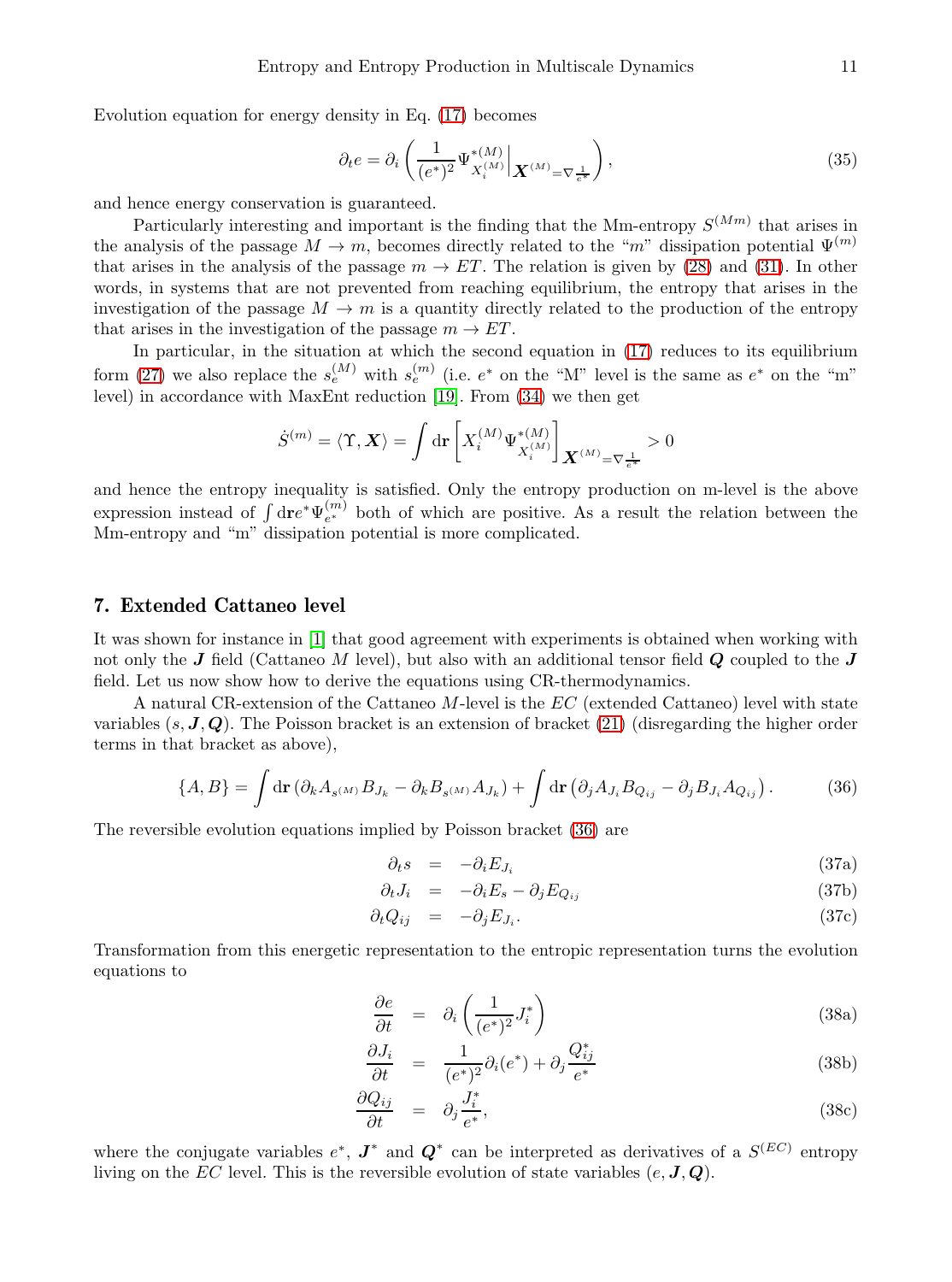Dissipation is included through a dissipation potential on the EC level  $\Psi^{(EC)}(\mathbf{J}^*,\mathbf{Q}^*)$ , and the evolution equations become

$$
\frac{\partial e}{\partial t} = \partial_i \left( \frac{1}{(e^*)^2} J_i^* \right) \tag{39a}
$$

$$
\frac{\partial J_i}{\partial t} = \frac{1}{(e^*)^2} \partial_i (e^*) + \partial_j \frac{Q_{ij}^*}{e^*} + \Psi_{J_i^*}^{(EC)} \tag{39b}
$$

$$
\frac{\partial Q_{ij}}{\partial t} = \partial_j \frac{J_i^*}{e^*} + \Psi_{Q_{ij}^*}^{(EC)}.
$$
\n(39c)

The choice

$$
\Psi^{(EC)}(\mathbf{J}^*, \mathbf{Q}^*) = \int d\mathbf{r} \frac{1}{2} \lambda (\mathbf{J}^*)^2 + \int d\mathbf{r} \frac{1}{2} \alpha Q_{ij}^* Q_{ij}^* \tag{40}
$$

makes the evolution equations explicit (up to the specification of entropy),

<span id="page-11-0"></span>
$$
\frac{\partial e}{\partial t} = \partial_i \left( \frac{1}{(e^*)^2} J_i^* \right) \tag{41a}
$$

$$
\frac{\partial J_i}{\partial t} = \frac{1}{(e^*)^2} \partial_i (e^*) + \partial_j \frac{Q^*_{ij}}{e^*} + \lambda J_i^* \tag{41b}
$$

$$
\frac{\partial Q_{ij}}{\partial t} = \partial_j \frac{J_i^*}{e^*} + \alpha Q_{ij}^*.
$$
\n(41c)

These equations are compatible with equations (16) of paper [\[1\]](#page-12-3).

The evolution equation for the  $Q$  field in Eqs. [\(41\)](#page-11-0) can be seen as the reducing evolution when assuming fast relaxation of  $Q$  and leading (after the relaxation) to equation

$$
0 = \partial_j \frac{J_i^*}{e^*} + \alpha Q_{ij}^*,\tag{42}
$$

which is a constitutive relation for  $Q^*$  in the evolution equation for J. After plugging this constitutive relation into the evolution equation for  $J$  we obtain

$$
\frac{\partial e}{\partial t} = \partial_i \left( \frac{1}{(e^*)^2} J_i^* \right) \tag{43a}
$$

$$
\frac{\partial J_i}{\partial t} = \frac{1}{(e^*)^2} \partial_i (e^*) - \partial_j \left( \frac{1}{\alpha e^*} \partial_j \frac{J_i^*}{e^*} \right) + \lambda J_i^*, \tag{43b}
$$

which can be interpreted as the Guyer-Krumhansl equations, see e.g. [\[20,](#page-13-13) [21\]](#page-13-14).

In summary, an another extension of the Cattaneo level by adding an extra tensor field Q leads to a nonlinear generalization of equations that have been shown in good agreement with flash experimental data. By reduction of the fast evolution we obtain a generalization of the Guyer-Krumhansl equations.

# 8. Discussion

Emergence of various entropies in the analysis of the time evolution of both externally unforced and driven systems has already been discussed in [\[16\]](#page-13-15), [\[18\]](#page-13-16). In this paper we have worked out a simple illustration. A systematic investigation of relations among the heat conduction theories formulated on three levels, namely the equilibrium " $ET$ ", the Fourier "m", and the Cattaneo "M" levels, led us to seven entropies, three on " $ET$ ", two on "m" and two on "M" levels.

#### ET-entropies

The first ET-entropy, introduced in [\(4\)](#page-1-2), arises as a result of experimental observations (listed in Thermodynamic Tables). The second and the third ET-entropies arise in Sections [3](#page-2-7) and [4](#page-4-7) in the analysis of solutions to the Fourier and the Cattaneo heat conduction equations. Their origin is thus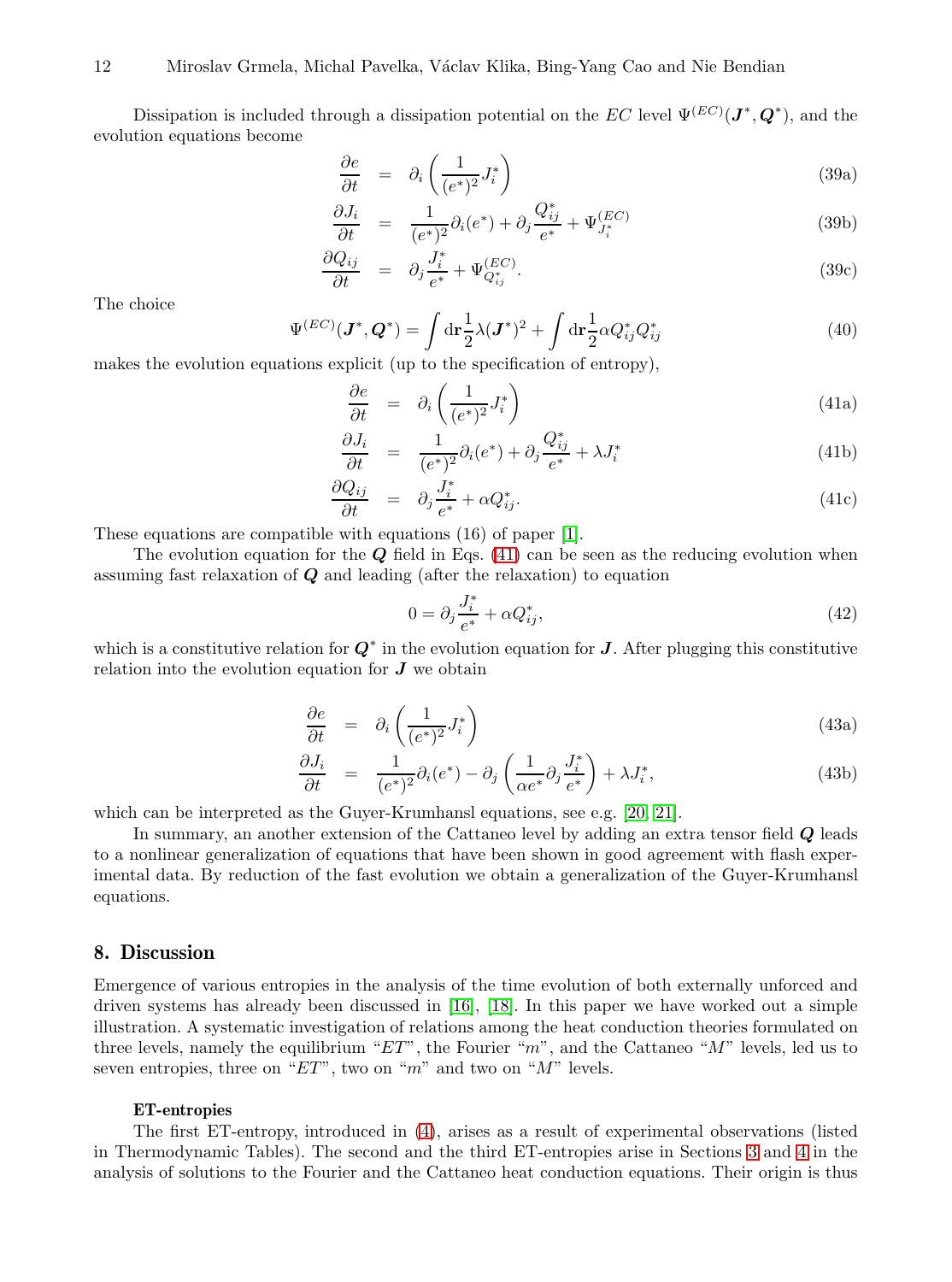dynamical. It is the process that is needed to prepare the systems to the ET-level that is giving rise to the ET-entropies.

#### m-entropies; the main result

The first m-entropy arises in Section [3](#page-2-7) as a potential generating the preparation process for using the equilibrium level of description. This entropy therefore does not exist if the system under consideration is prevented from reaching the thermodynamic equilibrium. The second m-entropy, that arises in Section [5](#page-7-3) in the analysis of the passage from the Cattaneo to the Fourier description of the heat conduction, however exists also in the presence of external forces and external and internal constraints preventing the approach to the thermodynamic equilibrium. The second m-entropy thus provides thermodynamics also to systems for which the classical equilibrium thermodynamics does not exist. If the approach to equilibrium is permitted then both m-entropies exist and the latter (i,e, the one associated with the passage  $M \to m$ ) turns out to be production of the former (i,e, the one associated with the passage  $m \to ET$ . The m-entropy that arises in the passage  $M \to m$ can be therefore called an entropy production but such terminology is confusing since such entropy production does not have to be production of any entropy (as it is indeed the case when the approach to equilibrium does not exist and thus the classical entropy does not exist). We therefore suggest to call the entropy that arises in the analysis of  $M \to m$  a CR-entropy, i.e. the entropy determining the Constitutive Relations. The realization that the classical entropies and the CR-entropies have very different origins brings also a clarification to discussions about the maximum-entropy and the maximum-entropy-production principles (for example in their use in determining the constitutive relations in fluid mechanics of complex fluids [\[14\]](#page-13-17), [\[15\]](#page-13-18)).

#### M-entropies

There are two M-entropies, one arising in the analysis of  $M \to ET$  and the other in the analysis of  $M \to m$ . We note that the transformation of the M-entropy corresponding to the passage  $M \to ET$ to the resulting ET-entropy, that is made by following the time evolution on the level "M" to its conclusion is also a reducing Legendre transformation. This is true also for the transformation from the m-entropy to the corresponding to it ET-entropy in the analysis of  $m \to ET$  and the transformation from the Mm-entropy to the m-entropy in the passage  $M \to m$ .

## Acknowledgements

This research has been supported partially by the Natural Sciences and Engineering Research Council of Canada, Grants 3100319 and 3100735. This work was also supported by Czech Science Foundation, project no. 17-15498Y, and by Charles University Research program No. UNCE/SCI/023. We are grateful to Péter Ván, Tamás Fülöp, Róbert Kovács and Mátyás Szücs for pleasant and fruitful discussions during our Budapest meeting, that motivated some parts of this paper.

## <span id="page-12-3"></span>References

[1] R. Kovács and P. Ván, Second sound and ballistic heat conduction: NaF experiments revisited, Int J Heat and Mass Transf., 117 (2018), 682–690.

- <span id="page-12-1"></span><span id="page-12-0"></span>[2] C. Cattaneo, Sulla conduzione del calore, Atti Seminario Mat. Fis. Univ. Modena. 3 (1948), 83–101.
- [3] L. Desvillettes and C. Villani, On the trend to global equilibrium for spatially inhomogeneous kinetic systems: The Boltzmann equation, Invent. Math., 159 (2005), 245-316.

<span id="page-12-2"></span>[4] M. Grmela, H.C. Öttinger, Dynamics and thermodynamics of complex fluids. I. Development of a general formalism. Phys. Rev. E 56 (1997) 6620-6632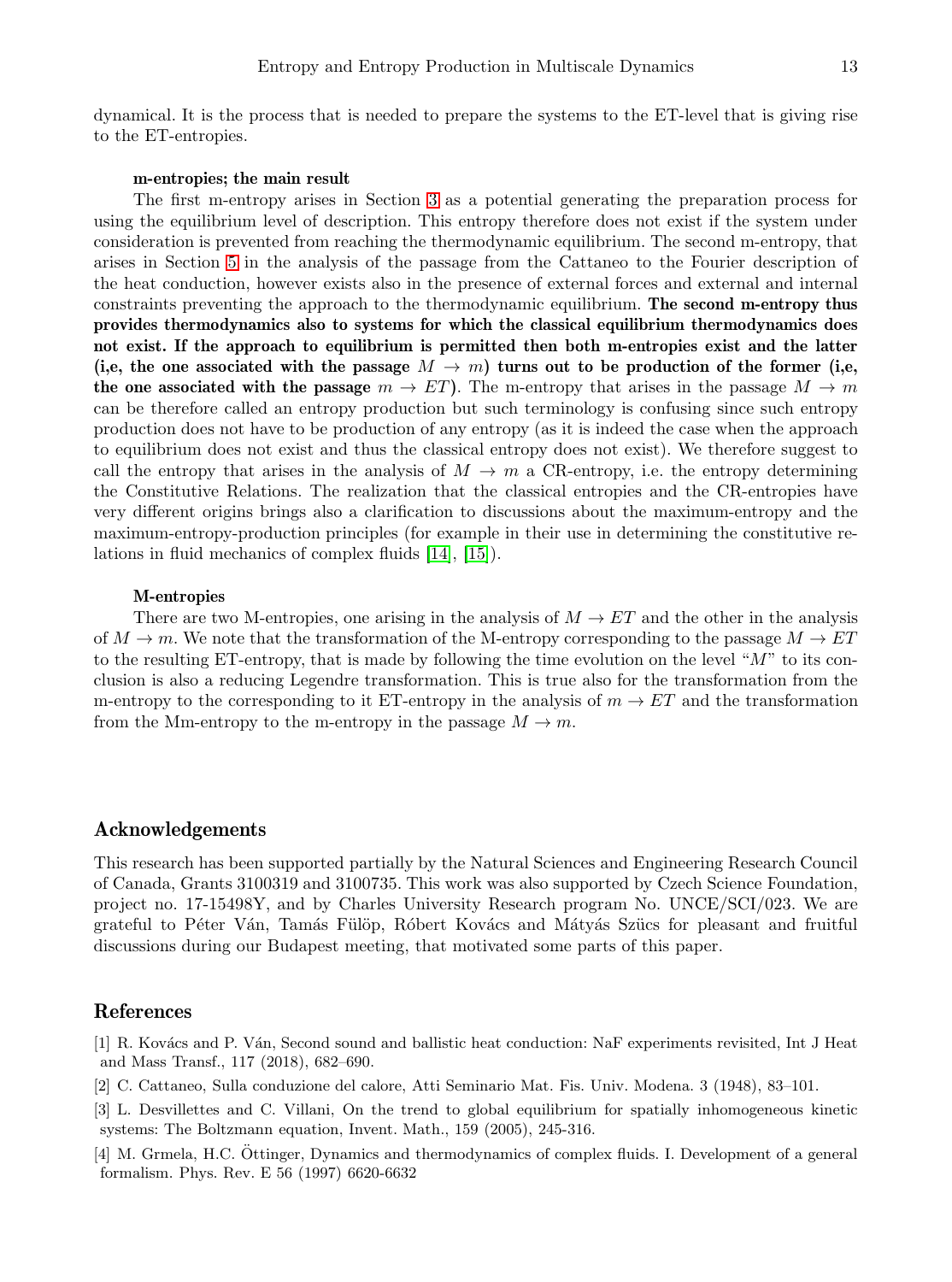<span id="page-13-3"></span>[5] H.C. Öttinger, M. Grmela, Dynamics and thermodynamics of complex fluids. II. Illustrations of a general formalism. Phys. Rev. E 56 (1997) 6633-6655

- <span id="page-13-5"></span><span id="page-13-4"></span>[6] H.C. Öttinger, Beyond Equilibrium Thermodynamics; Wiley: New York, NY, USA, (2005).
- <span id="page-13-2"></span>[7] M. Pavelka, V. Klika, M. Grmela, Multiscale Thermo-Dynamics (2018) De Gruyter
- <span id="page-13-8"></span>[8] R. Temam, Infinite-dimensional dynamical systems in mechanics and physics (2012); Springer Science & Business Media.
- [9] M. Grmela and J. Teichmann, Lagrangian formulation of Maxwell-Cattaneo hydrodynamics, Int. J. Eng. Sci. 21 (1983),
- <span id="page-13-9"></span>[10] Y. Dong, B.-Y. Cao and Z.-Y. Guo, Generalized heat conduction laws based on thermomass theory and phonon hydrodynamics, J. Appl. Phys. 110 (2011), 063504.
- <span id="page-13-0"></span>[11] Miroslav Bulíček, Josef Málek and Vít Průša, Thermodynamics and stability of non-equilibrium steady states in open systems, arXiv cond-mat.stat-mech: 1709.05968, 2018..
- <span id="page-13-10"></span>[12] T. Ruggeri, M. Sugiyama, Rational Extended Thermodynamics Beyond the Monoatomic Gas. Springer, Heidelberg (2015)
- <span id="page-13-11"></span>[13] V. I. Arnold, Sur la géometrie différentielle des groupes de Lie de dimension infini et ses applications dans l'hydrodynamique des fluides parfaits, Ann. Inst. Fourier 16, (1966) 319
- <span id="page-13-17"></span>[14] K. R. Rajagopal and A. R. Srinivasa, A thermodynamic framework for rate type fluid models, J. Non-Newtonian Fluid Mech. 88, (2000) 207-227
- <span id="page-13-18"></span>[15] J. Málek and K. R. Rajagopal and K. Tůma, On the variant of the Maxwell and Oldroyd-B models with the context of a thermodynamic basis, Int. J. Non-Linear Mech. 76, (2015) 42-47
- <span id="page-13-15"></span>[16] M. Grmela, Externally driven macroscopic systems: Dynamics versus thermodynamics, J. Stat. Phys. 166, (2017) 282
- <span id="page-13-1"></span>[17] G. R. Buis, W. G. Vogt and M. M. Eisen, Lyapunov stability for partial diferential equations, Dissertation at University of Pittsburgh, 1968
- <span id="page-13-16"></span>[18] M. Grmela. Generic guide to the multiscale dynamics and thermodynamics. Journal of Physics Communications, 2(032001), 2018.
- <span id="page-13-12"></span>[19] Grmela, M., Klika, V. and Pavelka, M., Reductions and Extensions in mesoscopic dynamics, Phys. Rev. E 92 (2015), 032111.
- <span id="page-13-13"></span>[20] R. Kovács and P. Ván, Thermodynamical consistency of the dual-phase-lag heat conduction equation, Continuum Mechanics and Thermodynamics, 2017 (accepted), DOI:10.1007/s00161-017-0610-x.
- <span id="page-13-14"></span>[21] R. Kovács and P. Ván, Generalized heat conduction in heat pulse experiments, International Journal of Heat and Mass Transfer 83 (2015) 613-620
- <span id="page-13-6"></span>[22] Michael Dumbser, Ilya Peshkov, Evgeniy Romenski, Olindo Zanotti, High order ADER schemes for a unified first order hyperbolic formulation of continuum mechanics: Viscous heat-conducting fluids and elastic solids, Journal of Computational Physics 314 (2016), 824-862.
- <span id="page-13-7"></span>[23] Ilya Peshkov, Michal Pavelka, Evgeniy Romenski, Miroslav Grmela, Continuum Mechanics and Thermodynamics in the Hamilton and the Godunov-type Formulations, Accepted to Continuum Mechaanics and Thermodynamics 2018.

Miroslav Grmela

École Polytechnique de Montréal, C.P.6079 suc. Centre-ville, Montréal, H3C 3A7, Québec, Canada e-mail: miroslav.grmela@polymtl.ca

Michal Pavelka

Mathematical Institute, Faculty of Mathematics and Physics, Charles University, Sokolovsk´a 83, 186 75 Prague, Czech Republic

Václav Klika

Czech Technical University, Department of Mathematics – FNSPE, Trojanova 13, 120 00 Prague, Czech Republic

Bing-Yang Cao

Department of Engineering Mechanics, Tsinghua University, Beijing, 100084 China